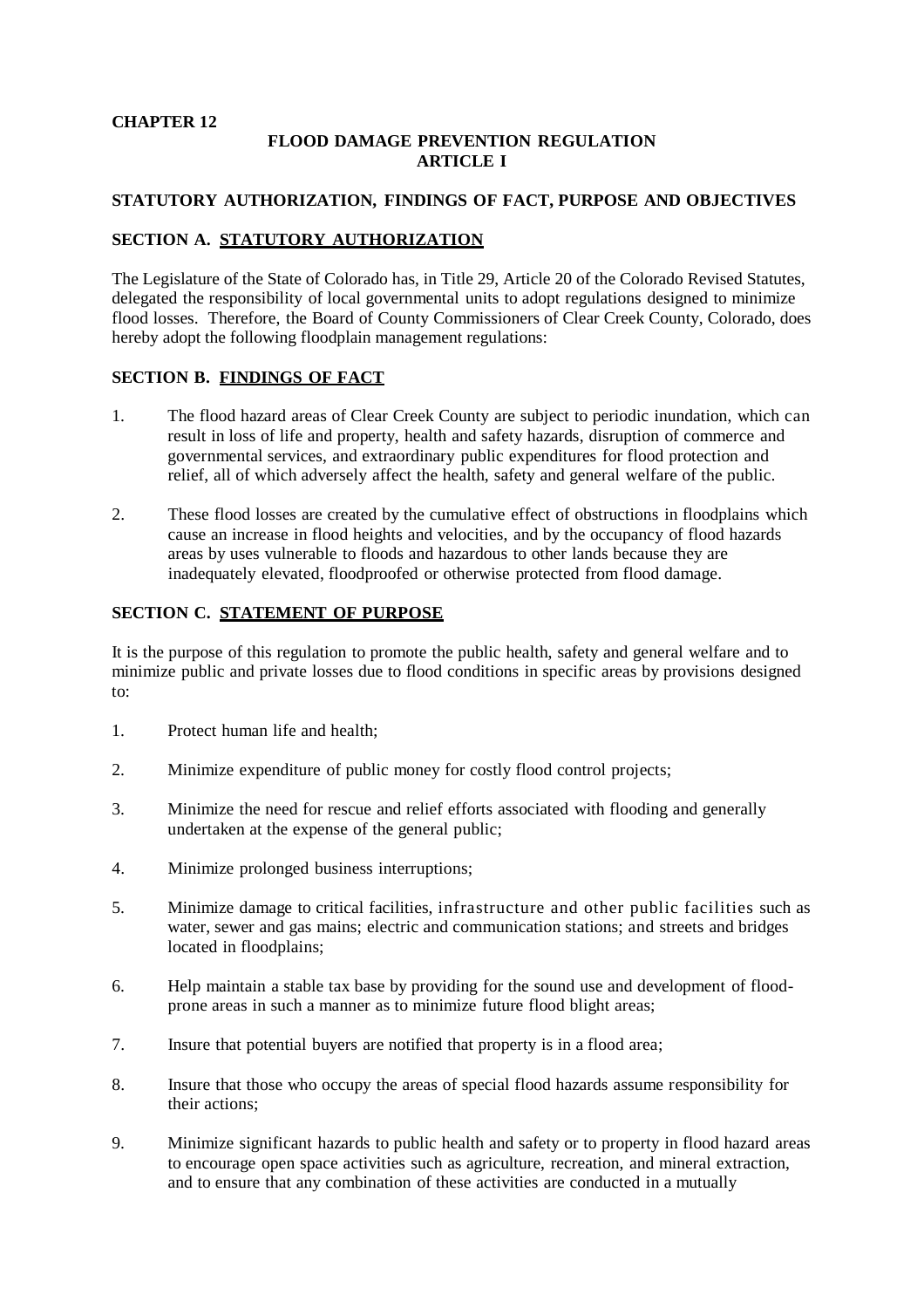compatible manner; and

10. Prohibit all activities which, in time of flooding, would create significant hazards to public health and safety or to property, and to protect shallow wells, solid waste disposal sites, and septic tanks and sewage disposal systems from inundation by floodwaters.

#### **SECTION D. METHODS OF REDUCING FLOOD LOSSES**

In order to accomplish its purposes, this regulation uses the following methods:

- 1. Restrict or prohibit uses that are dangerous to health, safety or property in times of flood, or cause excessive increases in flood heights or velocities;
- 2. Require that uses vulnerable to floods, including facilities which serve such uses, be protected against flood damage at the time of initial construction;
- 3. Control the alteration of natural floodplains, stream channels, and natural protective barriers, which are involved in the accommodation of flood waters;
- 4. Control filling, grading, dredging and other development which may increase flood damage;
- 5. Prevent or regulate the construction of flood barriers which will unnaturally divert flood waters or which may increase flood hazards to other lands.

### **ARTICLE II DEFINITIONS**

Unless specifically defined below, words or phrases used in this regulation shall be interpreted to give them the meaning they have in common usage and to give this regulation its most reasonable application.

**100-YEAR FLOOD** - A flood having a recurrence interval that has a one-percent chance of being equaled or exceeded during any given year (1-percent-annual-chance flood). The terms "one-hundredyear flood" and "one percent chance flood" are synonymous with the term "100-year flood." The term does not imply that the flood will necessarily happen once every one hundred years.

**100-YEAR FLOODPLAIN** - The area of land susceptible to being inundated as a result of the occurrence of a one-hundred-year flood.

**500-YEAR FLOOD -** A flood having a recurrence interval that has a 0.2-percent chance of being equaled or exceeded during any given year (0.2-percent-chance-annual-flood). The term does not imply that the flood will necessarily happen once every five hundred years.

**500-YEAR FLOODPLAIN** - The area of land susceptible to being inundated as a result of the occurrence of a five-hundred-year flood.

**ADDITION** - Any activity that expands the enclosed footprint or increases the square footage of an existing structure.

**ALLUVIAL FAN FLOODING -** A fan-shaped sediment deposit formed by a stream that flows from a steep mountain valley or gorge onto a plain or the junction of a tributary stream with the main stream. Alluvial fans contain active stream channels and boulder bars, and recently abandoned channels. Alluvial fans are predominantly formed by alluvial deposits and are modified by infrequent sheet flood, channel avulsions and other stream processes.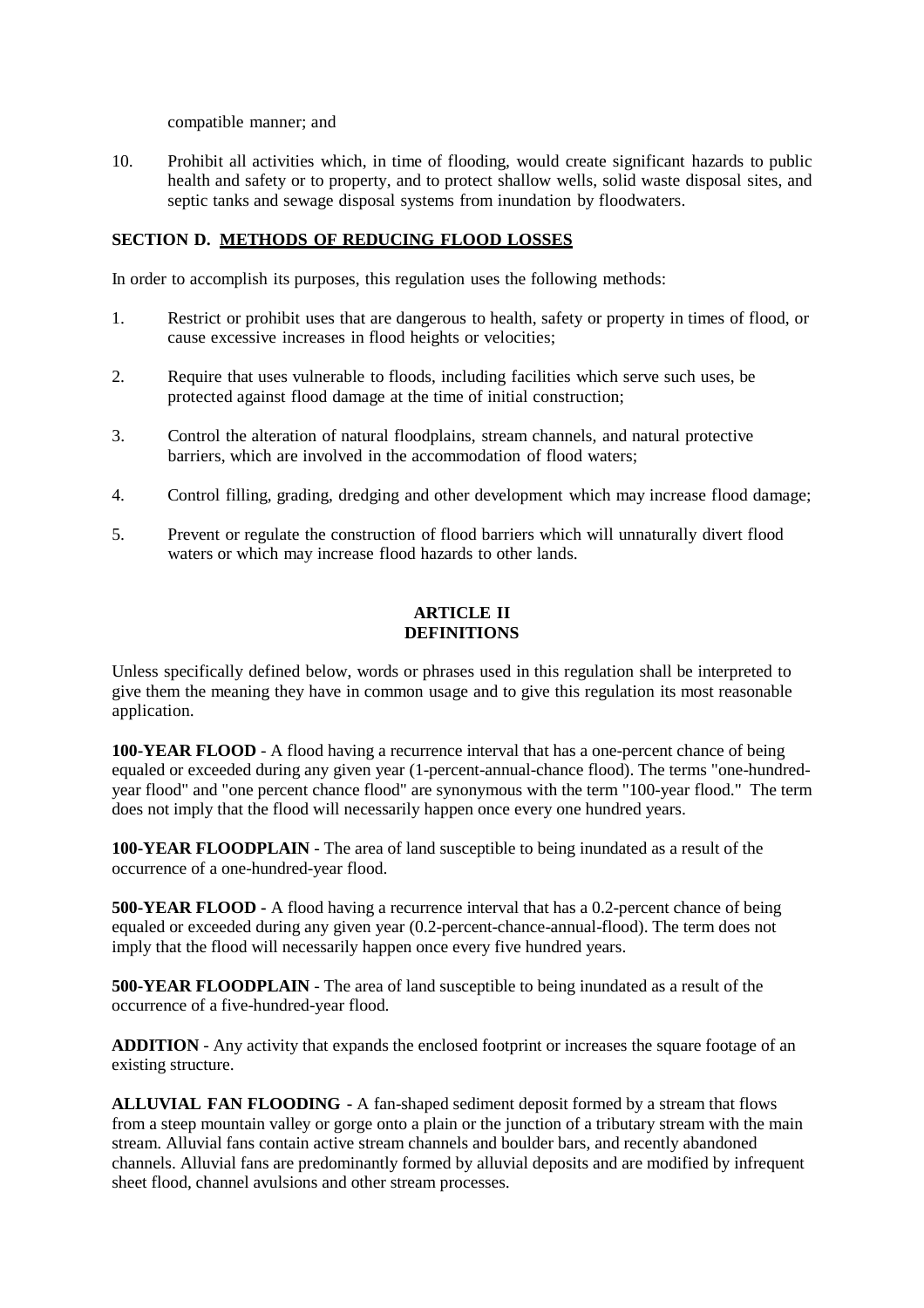**AREA OF SHALLOW FLOODING -** A designated Zone AO, AH, or VO on a community's Flood Insurance Rate Map (FIRM) with a one percent chance or greater annual chance of flooding to an average depth of one to three feet where a clearly defined channel does not exist, where the path of flooding is unpredictable and where velocity flow may be evident. Such flooding is characterized by ponding or sheet flow.

**BASE FLOOD** – The flood which has a one percent chance of being equaled or exceeded in any given year (also known as a 100-year flood). This term is used in the National Flood Insurance Program (NFIP) to indicate the minimum level of flooding to be used by a community in its floodplain management regulations.

**BASE FLOOD ELEVATION (BFE)** - The elevation shown on a FEMA Flood Insurance Rate Map for Zones AE, AH, A1-A30, AR, AR/A, AR/AE, AR/A1-A30, AR/AH, AR/AO, V1-V30, and VE that indicates the water surface elevation resulting from a flood that has a one percent chance of equaling or exceeding that level in any given year.

**BASEMENT -** Any area of the building having its floor sub-grade (below ground level) on all sides.

**CHANNEL** - The physical confine of stream or waterway consisting of a bed and stream banks, existing in a variety of geometries.

**CHANNELIZATION** - The artificial creation, enlargement or realignment of a stream channel.

**CODE OF FEDERAL REGULATIONS (CFR**) - The codification of the general and permanent Rules published in the Federal Register by the executive departments and agencies of the Federal Government. It is divided into 50 titles that represent broad areas subject to Federal regulation.

**COMMUNITY** - Any political subdivision in the state of Colorado that has authority to adopt and enforce floodplain management regulations through zoning, including, but not limited to, cities, towns, unincorporated areas in the counties, Indian tribes and drainage and flood control districts.

**CONDITIONAL LETTER OF MAP REVISION (CLOMR)** - FEMA's comment on a proposed project, which does not revise an effective floodplain map, that would, upon construction, affect the hydrologic or hydraulic characteristics of a flooding source and thus result in the modification of the existing regulatory floodplain.

**CRITICAL FACILITY** - A structure or related infrastructure, but not the land on which it is situated, as specified in Article 5, Section H, that if flooded may result in significant hazards to public health and safety or interrupt essential services and operations for the community at any time before, during and after a flood. See Article 5, Section H.

**DEVELOPMENT -** Any man-made change in improved and unimproved real estate, including but not limited to buildings or other structures, mining, dredging, filling, grading, paving, excavation or drilling operations or storage of equipment or materials.

**DFIRM DATABASE** - Database (usually spreadsheets containing data and analyses that accompany DFIRMs). The FEMA Mapping Specifications and Guidelines outline requirements for the development and maintenance of DFIRM databases.

**DIGITAL FLOOD INSURANCE RATE MAP (DFIRM)** - FEMA digital floodplain map. These digital maps serve as "regulatory floodplain maps" for insurance and floodplain management purposes.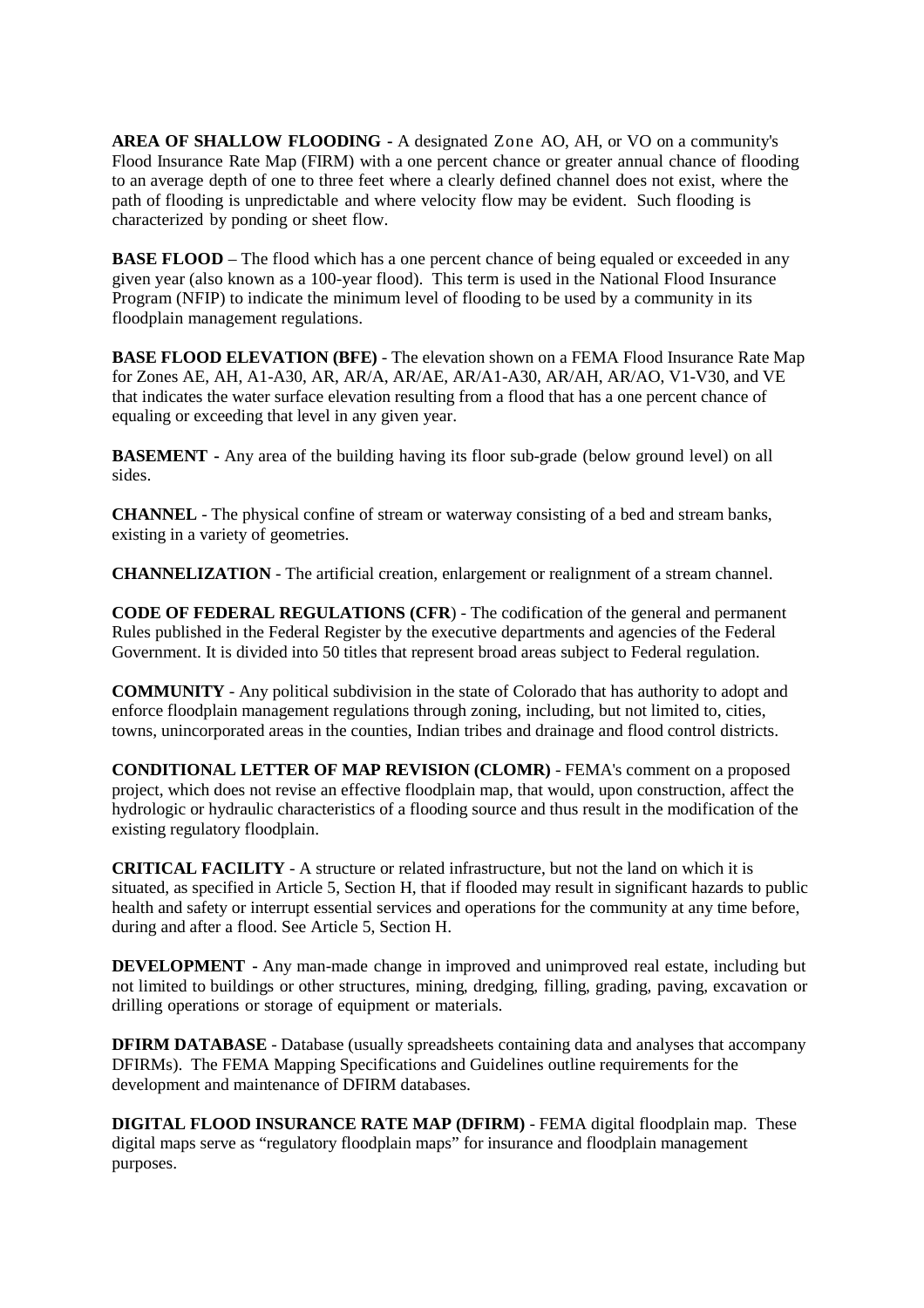**ELEVATED BUILDING -** A non-basement building (i) built, in the case of a building in Zones A1- 30, AE, A, A99, AO, AH, B, C, X, and D, to have the top of the elevated floor above the ground level by means of pilings, columns (posts and piers), or shear walls parallel to the flow of the water and (ii) adequately anchored so as not to impair the structural integrity of the building during a flood of up to the magnitude of the base flood. In the case of Zones A1-30, AE, A, A99, AO, AH, B, C, X, and D, "elevated building" also includes a building elevated by means of fill or solid foundation perimeter walls with openings sufficient to facilitate the unimpeded movement of flood waters.

**EXISTING MANUFACTURED HOME PARK OR SUBDIVISION -** means a manufactured home park or subdivision for which the construction of facilities for servicing the lots on which the manufactured homes are to be affixed (including, at a minimum, the installation of utilities, the construction of streets, and either final site grading or the pouring of concrete pads) is completed before the effective date of the floodplain management regulations adopted by a community.

**EXPANSION TO AN EXISTING MANUFACTURED HOME PARK OR SUBDIVISION**means the preparation of additional sites by the construction of facilities for servicing the lots on which the manufactured homes are to be affixed (including the installation of utilities, the construction of streets, and either final site grading or the pouring of concrete pads).

**FEDERAL REGISTER -** The official daily publication for Rules, proposed Rules, and notices of Federal agencies and organizations, as well as executive orders and other presidential documents.

**FEMA -** Federal Emergency Management Agency, the agency responsible for administering the National Flood Insurance Program.

**FLOOD OR FLOODING -** means a general and temporary condition of partial or complete inundation of normally dry land areas from:

- 1. The overflow of water from channels and reservoir spillways;
- 2. The unusual and rapid accumulation or runoff of surface waters from any source; or
- 3. Mudslides or mudflows that occur from excess surface water that is combined with mud or other debris that is sufficiently fluid so as to flow over the surface of normally dry land areas (such as earth carried by a current of water and deposited along the path of the current).

**FLOOD INSURANCE RATE MAP (FIRM) -** An official map of a community, on which the Federal Emergency Management Agency has delineated both the Special Flood Hazard Areas and the risk premium zones applicable to the community.

**FLOOD INSURANCE STUDY (FIS) -** The official report provided by the Federal Emergency Management Agency. The report contains the Flood Insurance Rate Map as well as flood profiles for studied flooding sources that can be used to determine Base Flood Elevations for some areas.

**FLOODPLAIN OR FLOOD-PRONE AREA -** Any land area susceptible to being inundated as the result of a flood, including the area of land over which floodwater would flow from the spillway of a reservoir.

**FLOODPLAIN ADMINISTRATOR** - The community official designated by title to administer and enforce the floodplain management regulations.

**FLOODPLAIN DEVELOPMENT PERMIT -** A permit required before construction or development begins within any Special Flood Hazard Area (SFHA). If FEMA has not defined the SFHA within a community, the community shall require permits for all proposed construction or other development in the community including the placement of manufactured homes, so that it may determine whether such construction or other development is proposed within flood-prone areas. Permits are required to ensure that proposed development projects meet the requirements of the NFIP and this floodplain management regulation.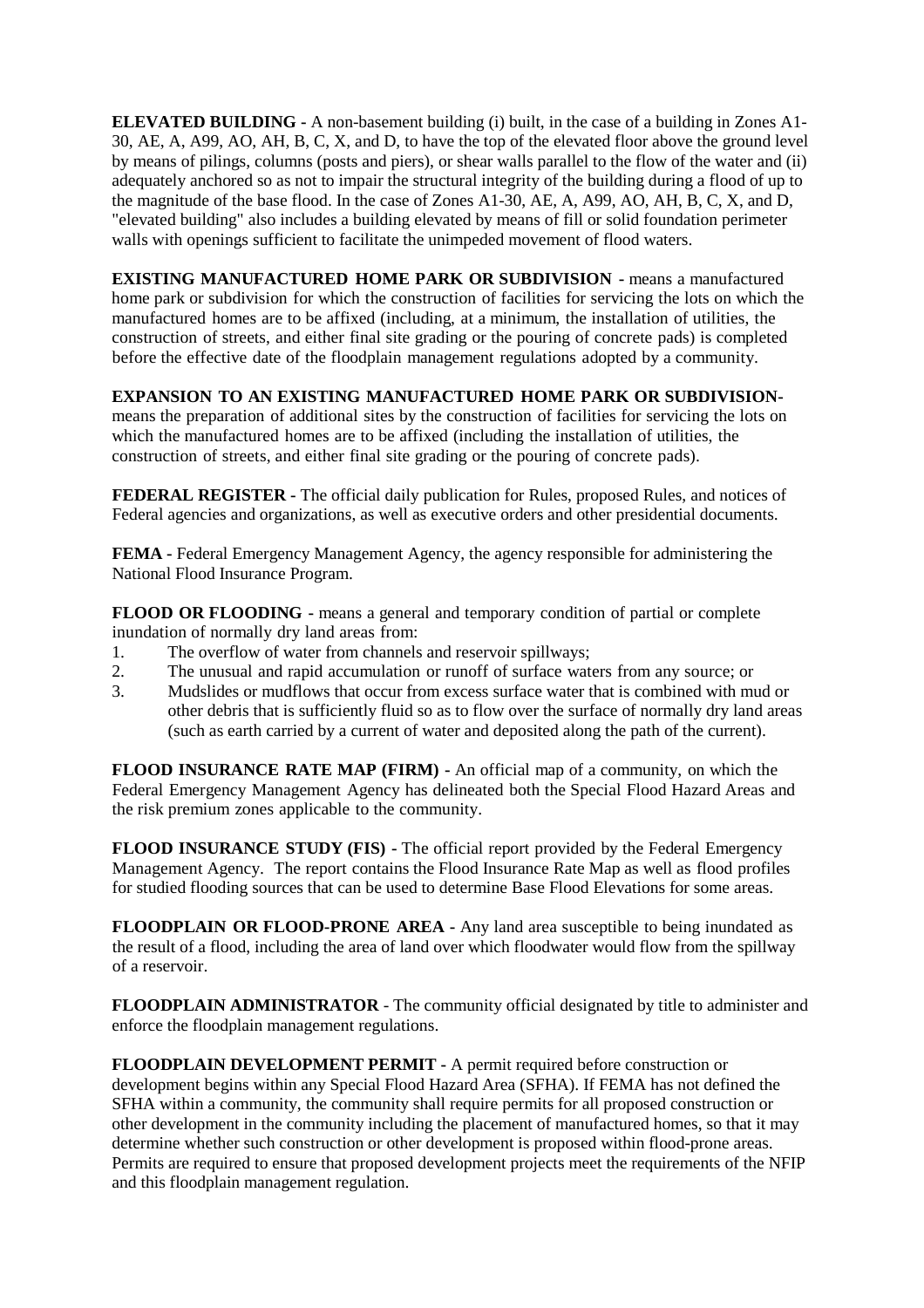**FLOODPLAIN MANAGEMENT -** The operation of an overall program of corrective and preventive measures for reducing flood damage, including but not limited to emergency preparedness plans, flood control works and floodplain management regulations.

**FLOODPLAIN MANAGEMENT REGULATIONS -** Zoning ordinances, subdivision regulations, building codes, health regulations, special purpose ordinances (such as a floodplain ordinance, grading ordinance and erosion control ordinance) and other applications of police power. The term describes such state or local regulations, in any combination thereof, which provide standards for the purpose of flood damage prevention and reduction.

**FLOOD CONTROL STRUCTURE** - A physical structure designed and built expressly or partially for the purpose of reducing, redirecting, or guiding flood flows along a particular waterway. These specialized flood modifying works are those constructed in conformance with sound engineering standards.

**FLOODPROOFING -** Any combination of structural and/or non-structural additions, changes, or adjustments to structures which reduce or eliminate flood damage to real estate or improved real property, water and sanitary facilities, structures and their contents.

**FLOODWAY (REGULATORY FLOODWAY) -** The channel of a river or other watercourse and adjacent land areas that must be reserved in order to discharge the base flood without cumulatively increasing the water surface elevation more than a designated height. The Colorado statewide standard for the designated height to be used for all newly studied reaches shall be one-half foot (six inches). Letters of Map Revision to existing floodway delineations may continue to use the floodway criteria in place at the time of the existing floodway delineation.

**FREEBOARD -** The vertical distance in feet above a predicted water surface elevation intended to provide a margin of safety to compensate for unknown factors that could contribute to flood heights greater than the height calculated for a selected size flood such as debris blockage of bridge openings and the increased runoff due to urbanization of the watershed.

**FUNCTIONALLY DEPENDENT USE -** A use which cannot perform its intended purpose unless it is located or carried out in close proximity to water. The term includes only docking facilities, port facilities that are necessary for the loading and unloading of cargo or passengers, and ship building and ship repair facilities, but does not include long-term storage or related manufacturing facilities.

**HIGHEST ADJACENT GRADE -** The highest natural elevation of the ground surface prior to construction next to the proposed walls of a structure.

## **HISTORIC STRUCTURE -** Any structure that is:

- 1. Listed individually in the National Register of Historic Places (a listing maintained by the Department of Interior) or preliminarily determined by the Secretary of the Interior as meeting the requirements for individual listing on the National Register;
- 2. Certified or preliminarily determined by the Secretary of the Interior as contributing to the historical significance of a registered historic district or a district preliminarily determined by the Secretary to qualify as a registered historic district;
- 3. Individually listed on a state inventory of historic places in states with historic preservation programs which have been approved by the Secretary of Interior; or
- 4. Individually listed on a local inventory or historic places in communities with historic preservation programs that have been certified either:
	- (a) By an approved state program as determined by the Secretary of the Interior; or
	- (b) Directly by the Secretary of the Interior in states without approved programs.

**LETTER OF MAP REVISION (LOMR)** - FEMA's official revision of an effective Flood Insurance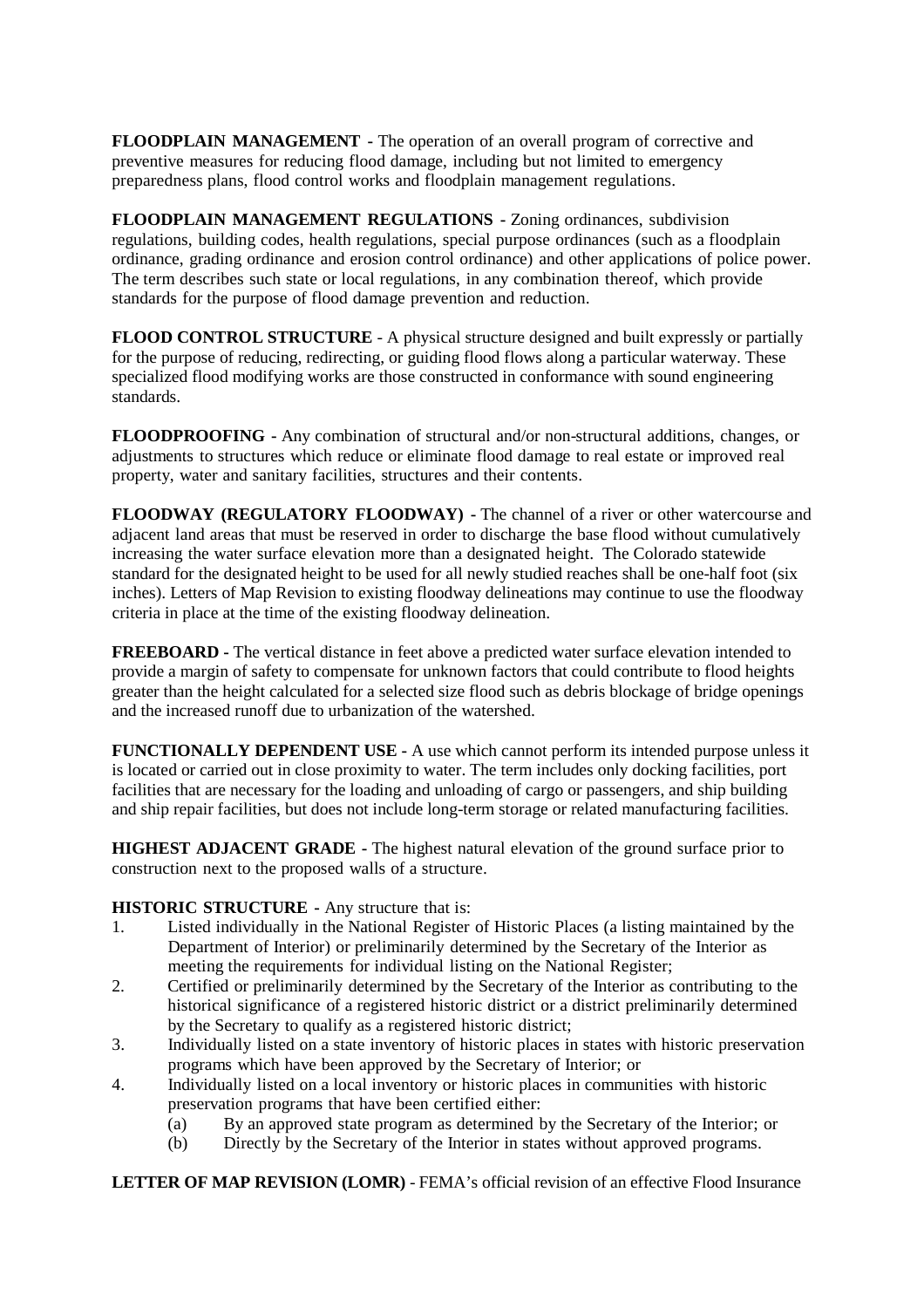Rate Map (FIRM), or Flood Boundary and Floodway Map (FBFM), or both. LOMRs are generally based on the implementation of physical measures that affect the hydrologic or hydraulic characteristics of a flooding source and thus result in the modification of the existing regulatory floodway, the effective Base Flood Elevations (BFEs), or the Special Flood Hazard Area (SFHA).

**LETTER OF MAP REVISION BASED ON FILL (LOMR-F)** - FEMA's modification of the Special Flood Hazard Area (SFHA) shown on the Flood Insurance Rate Map (FIRM) based on the placement of fill outside the existing regulatory floodway.

**LEVEE -** A man-made embankment, usually earthen, designed and constructed in accordance with sound engineering practices to contain, control, or divert the flow of water so as to provide protection from temporary flooding. For a levee structure to be reflected on the FEMA FIRMs as providing flood protection, the levee structure must meet the requirements set forth in 44 CFR 65.10.

**LEVEE SYSTEM -** A flood protection system which consists of a levee, or levees, and associated structures, such as closure and drainage devices, which are constructed and operated in accordance with sound engineering practices.

**LOWEST FLOOR -** The lowest floor of the lowest enclosed area (including basement). Any floor used for living purposes which includes working, storage, sleeping, cooking and eating, or recreation or any combination thereof. This includes any floor that could be converted to such a use such as a basement or crawl space. The lowest floor is a determinate for the flood insurance premium for a building, home or business. An unfinished or flood resistant enclosure, usable solely for parking or vehicles, building access or storage in an area other than a basement area is not considered a building's lowest floor; provided that such enclosure is not built so as to render the structure in violation of the applicable non-elevation design requirement of Section 60.3 of the National Flood Insurance Program regulations.

**MANUFACTURED HOME -** A structure transportable in one or more sections, which is built on a permanent chassis and is designed for use with or without a permanent foundation when connected to the required utilities. The term "manufactured home" does not include a "recreational vehicle."

**MANUFACTURED HOME PARK OR SUBDIVISION -** A parcel (or contiguous parcels) of land divided into two or more manufactured home lots for rent or sale.

**MEAN SEA LEVEL -** For purposes of the National Flood Insurance Program, the North American Vertical Datum (NAVD) of 1988 or other datum, to which Base Flood Elevations shown on a community's Flood Insurance Rate Map are referenced.

**MATERIAL SAFETY DATA SHEET (MSDS)** - A form with data regarding the properties of a particular substance. An important component of product stewardship and workplace safety, it is intended to provide workers and emergency personnel with procedures for handling or working with that substance in a safe manner, and includes information such as physical data (melting point, boiling point, flash point, etc.), toxicity, health effects, first aid, reactivity, storage, disposal, protective equipment, and spill-handling procedures.

**MOBILE HOME -** For the purposes of these regulations, a mobile home is considered a manufactured home and is subject to the same standards.

**NATIONAL FLOOD INSURANCE PROGRAM (NFIP)** - FEMA's program of flood insurance coverage and floodplain management administered in conjunction with the Robert T. Stafford Relief and Emergency Assistance Act. The NFIP has applicable Federal regulations promulgated in Title 44 of the Code of Federal Regulations. The U.S. Congress established the NFIP in 1968 with the passage of the National Flood Insurance Act of 1968.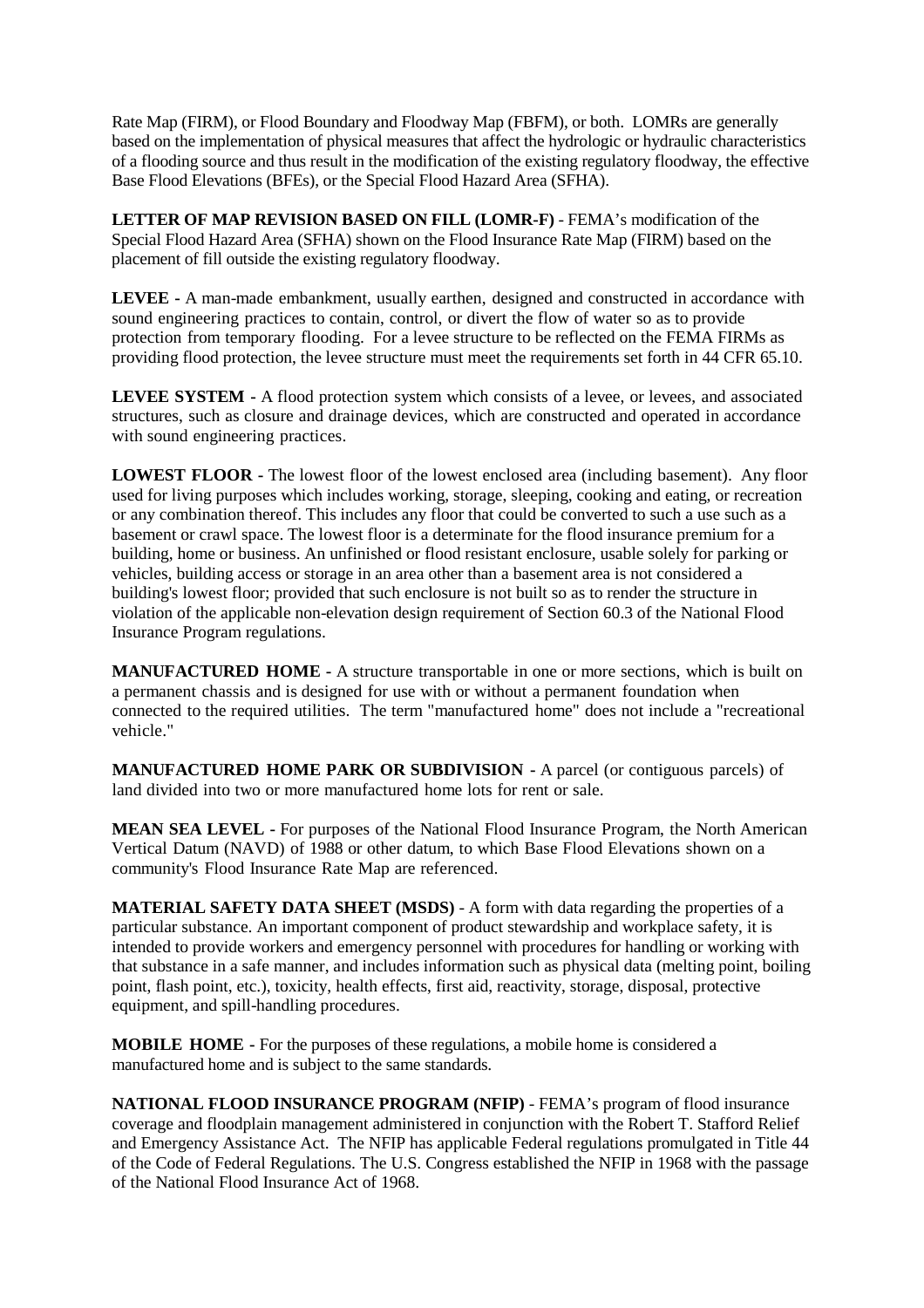**NEW CONSTRUCTION** - The construction of a new structure (including the placement of a mobile home) or facility or the replacement of a structure or facility which has been totally destroyed.

**NEW MANUFACTURED HOME PARK OR SUBDIVISION -** A manufactured home park or subdivision for which the construction of facilities for servicing the lots on which the manufactured homes are to be affixed (including at a minimum, the installation of utilities, the construction of streets, and either final site grading or the pouring of concrete pads) is completed on or after the effective date of floodplain management regulations adopted by a community.

**NO-RISE CERTIFICATION** - A record of the results of an engineering analysis conducted to determine whether a project will increase flood heights in a floodway. A No-Rise Certification must be supported by technical data and signed by a registered Colorado Professional Engineer. The supporting technical data should be based on the standard step-backwater computer model used to develop the 100-year floodway shown on the Flood Insurance Rate Map (FIRM) or Flood Boundary and Floodway Map (FBFM).

**PHYSICAL MAP REVISION (PMR) -** FEMA's action whereby one or more map panels are physically revised and republished. A PMR is used to change flood risk zones, floodplain and/or floodway delineations, flood elevations, and/or planimetric features.

### **RECREATIONAL VEHICLE -** A vehicle which is:

- 1. Built on a single chassis;
- 2. 400 square feet or less when measured at the largest horizontal projections;<br>3. Designed to be self-propelled or permanently towable by a light duty truck:
- Designed to be self-propelled or permanently towable by a light duty truck; and
- 4. Designed primarily not for use as a permanent dwelling but as temporary living quarters for recreational, camping, travel, or seasonal use.

**SPECIAL FLOOD HAZARD AREA -** The land in the floodplain within a community subject to a one percent or greater chance of flooding in any given year, i.e., the 100-year floodplain.

**START OF CONSTRUCTION -** The date the building permit was issued, including substantial improvements, provided the actual start of construction, repair, reconstruction, rehabilitation, addition, placement, or other improvement was within 180 days of the permit date. The actual start means either the first placement of permanent construction of a structure on a site, such as the pouring of slab or footings, the installation of piles, the construction of columns, or any work beyond the stage of excavation; or the placement of a manufactured home on a foundation. Permanent construction does not include land preparation, such as clearing, grading and filling; nor does it include the installation of streets and/or walkways; nor does it include excavation for basement, footings, piers or foundations or the erection of temporary forms; nor does it include the installation on the property of accessory buildings, such as garages or sheds not occupied as dwelling units or not part of the main structure. For a substantial improvement, the actual start of construction means the first alteration of any wall, ceiling, floor, or other structural part of a building, whether or not that alteration affects the external dimensions of the building.

**STRUCTURE -** A walled and roofed building, including a gas or liquid storage tank, which is principally above ground, as well as a manufactured home.

**SUBSTANTIAL DAMAGE -** Damage of any origin sustained by a structure whereby the cost of restoring the structure to its before damaged condition would equal or exceed 50 percent of the market value of the structure just prior to when the damage occurred.

**SUBSTANTIAL IMPROVEMENT -** Any reconstruction, rehabilitation, addition, or other improvement of a structure, the cost of which equals or exceeds 50 percent of the market value of the structure before "Start of Construction" of the improvement. The value of the structure shall be determined by the local jurisdiction having land use authority in the area of interest. This includes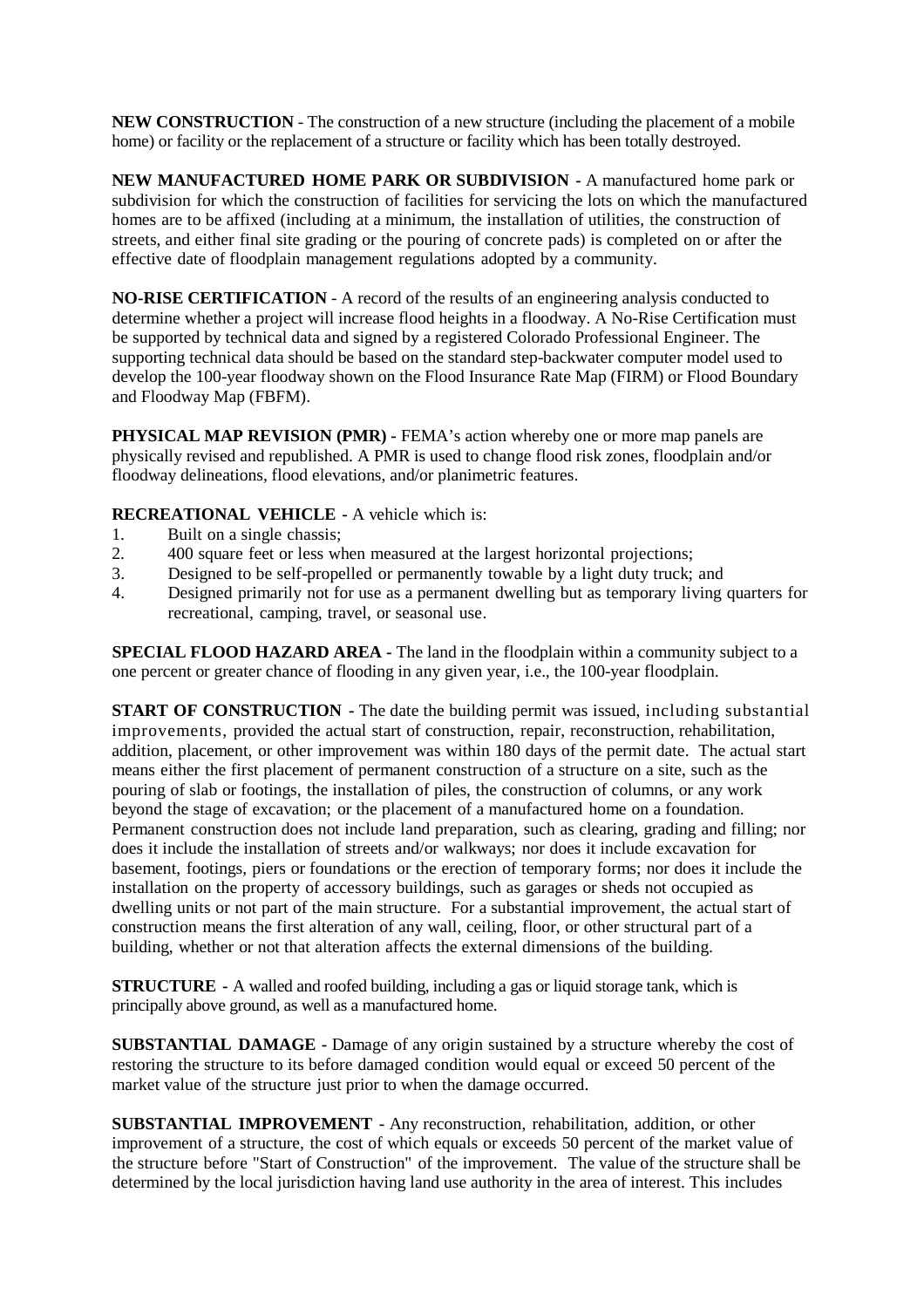structures which have incurred "Substantial Damage," regardless of the actual repair work performed. The term does not, however, include either:

- 1. Any project for improvement of a structure to correct existing violations of state or local health, sanitary, or safety code specifications which have been identified by the local code enforcement official and which are the minimum necessary conditions; or
- 2. Any alteration of a "historic structure," provided that the alteration will not preclude the structure's continued designation as a "historic structure."

**THRESHOLD PLANNING QUANTITY (TPQ)** – A quantity designated for each chemical on the list of extremely hazardous substances that triggers notification by facilities to the State that such facilities are subject to emergency planning requirements.

**VARIANCE -** A grant of relief to a person from the requirement of this regulation when specific enforcement would result in unnecessary hardship. A variance, therefore, permits construction or development in a manner otherwise prohibited by this regulation. (For full requirements see Section 60.6 of the National Flood Insurance Program regulations.)

**VIOLATION -** The failure of a structure or other development to be fully compliant with the community's floodplain management regulations. A structure or other development without the elevation certificate, other certifications, or other evidence of compliance required in Section 60.3(b)(5), (c)(4), (c)(10), (d)(3), (e)(2), (e)(4), or (e)(5) is presumed to be in violation until such time as that documentation is provided.

**WATER SURFACE ELEVATION -** The height, in relation to the North American Vertical Datum (NAVD) of 1988 (or other datum, where specified), of floods of various magnitudes and frequencies in the floodplains of coastal or riverine areas.

## **ARTICLE III**

## **GENERAL PROVISIONS**

## **SECTION A. APPLICABILITY**

The regulation shall apply to all Special Flood Hazard Areas and areas removed from the floodplain by the issuance of a FEMA letter of map revision based on fill (LOMA-F) within the jurisdiction of Clear Creek County, Colorado.

#### **SECTION B. BASIS FOR ESTABLISHING AREAS OF SPECIAL FLOOD HAZARD**

The Special Flood Hazard Areas identified by the Federal Emergency Management Agency in a scientific and engineering report entitled, "Flood Insurance Study Clear Creek County, Colorado and Incorporated Areas," dated March 19, 2007, revised July 17, 2012 and December 20, 2019, with accompanying Flood Insurance Rate Maps and/or Flood Boundary-Floodway Maps (FIRM and/or FBFM) and any revisions thereto are hereby adopted by reference and declared to be a part of this regulation. These Special Flood Hazard Areas identified by the FIS and attendant mapping are the minimum area of applicability of this regulation and may be supplemented by studies designated and approved by the Board of County Commissioners. The Floodplain Administrator shall keep a copy of the Flood Insurance Study (FIS), DFIRMs, FIRMs and/or FBFMs on file and available for public inspection.

## **SECTION C. ESTABLISHMENT OF FLOODPLAIN DEVELOPMENT PERMIT**

A Floodplain Development Permit shall be obtained from the Floodplain Administrator before any site plan is approved, any grading, excavation or driveway permit is issued, or any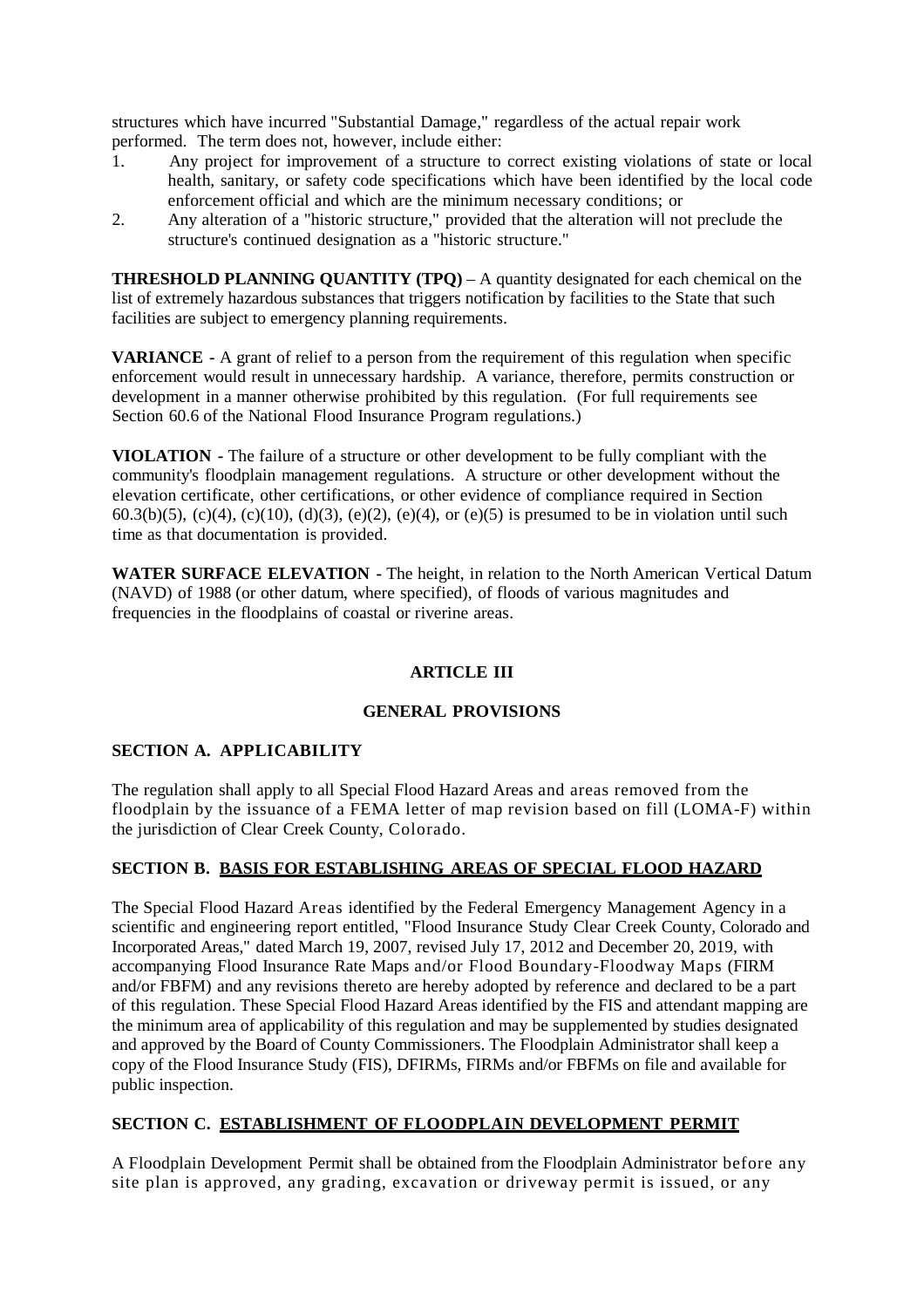development commences within a Special Flood Hazard Area to ensure conformance with the provisions of this regulation.

Depending on the area and type of development within a Special Flood Hazard Area, one of the two following permits is required:

### **Minor Floodplain Development Permit**

- 1. The Minor Floodplain Development Permit applies to development that does not obstruct, impede or interfere with the flow of storm water in natural drainageways, unimproved channels or watercourses, or improved ditches, channels or canals in such a manner as to cause flooding where it would not otherwise occur.
- 2. The Minor Floodplain Development Permit applies to any development within a Zone A SFHA where the proposed obstruction(s) has a cross-sectional area equal to or less than 20 square feet at or below BFE or estimated BFE and is not a primary structure.
- 3. The Minor Floodplain Development Permit applies to the removal of all structures within the SFHA when the original floodplain study did not incorporate the impacts of the structure(s) into the analysis.

### **Major Floodplain Development Permit**

- 1. There is any proposed encroachment into Zone AE SFHA and/or regulatory floodway.
- 2. Any development within the Zone A SFHA that has a total cumulative cross-sectional area of proposed obstruction greater than 20 square feet at or below BFE or estimated BFE and is a primary structure. If a BFE cannot be estimated, assume depth of flooding of 4 feet.

A Floodplain Development Permit is not required for maintenance of existing designed stormwater structures. For this provision, maintenance is defined as removing debris/obstructions and/or accumulated sediments from designed stormwater structures to allow for conveyance of designed flows.

A Floodplain Development Permit is not required for replacement of existing guard rails associated with publicly maintained streets/roads.

## **SECTION D. COMPLIANCE**

No structure or land shall hereafter be constructed, located, altered, extended, converted, or have its use changed within the Special Flood Hazard Area without full compliance with the terms of this regulation and other applicable regulations. Nothing herein shall prevent the Board of County Commissioners from taking such lawful action as is necessary to prevent or remedy any violation. These regulations meet the minimum requirements as set forth by the Colorado Water Conservation Board and the National Flood Insurance Program.

## **SECTION E. ABROGATION AND GREATER RESTRICTIONS**

- 1. This regulation is not intended to repeal, abrogate, or impair any existing easements, covenants, or deed restrictions. However, where this regulation and other regulations, easements, covenants, or deed restrictions conflict or overlap, whichever imposes the more stringent restrictions shall prevail.
- 2. Nothing in these regulations shall be construed as exempting an applicant for a permit from any other requirement of this jurisdiction or other state or federal laws and regulations.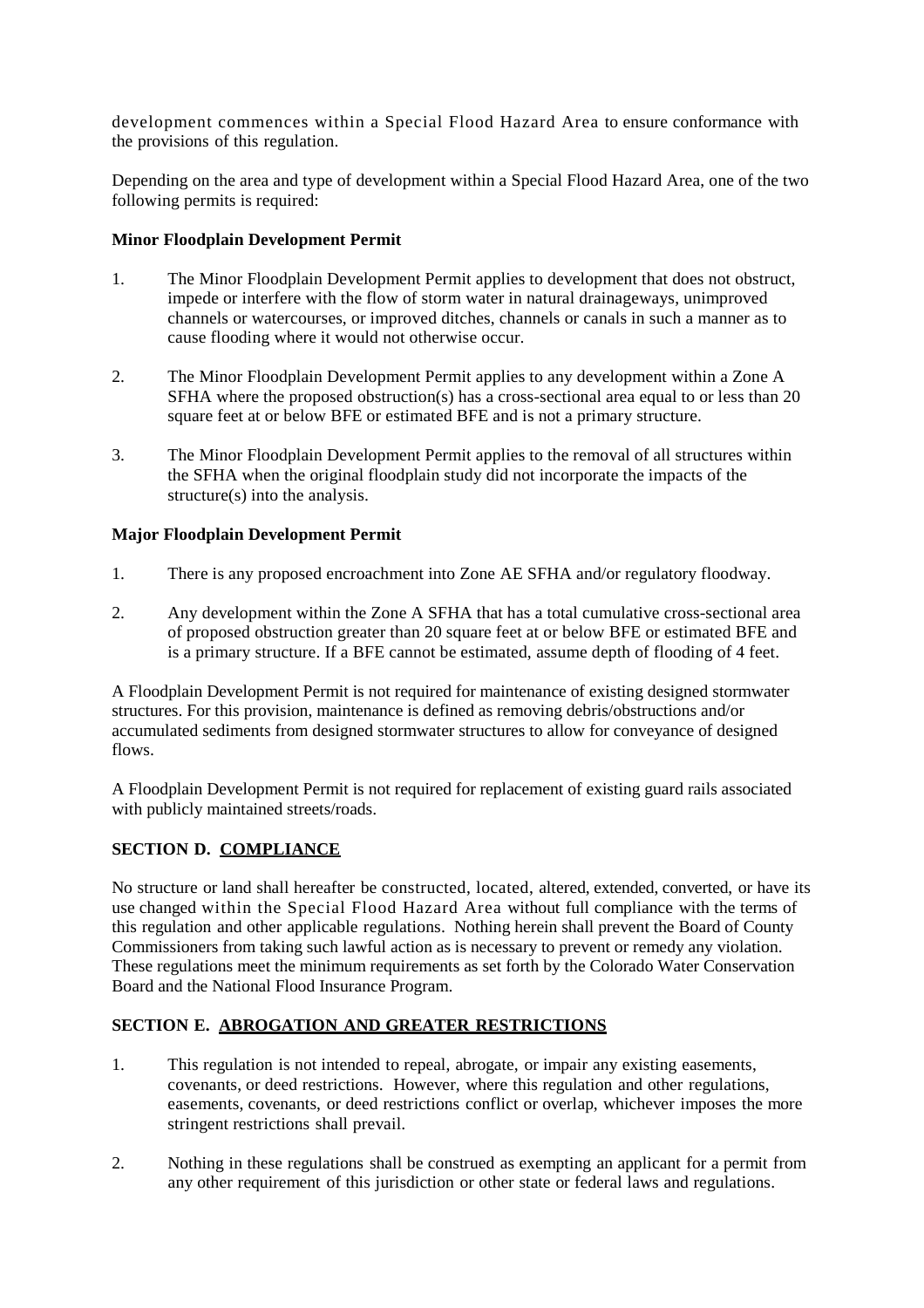### **SECTION F. INTERPRETATION**

In the interpretation and application of this regulation, all provisions shall be:

- 1. Considered as minimum requirements;
- 2. Liberally construed in favor of the governing body; and
- 3. Deemed neither to limit nor repeal any other powers granted under State statutes.

### **SECTION G. ENFORCEMENT AND PENALTIES**

- 1. Any person engaging in a development in the designated area of state interest or conducting a designated activity of state interest who does not obtain a Permit pursuant to this regulation, who does not comply with Permit conditions or this regulation, or who acts outside of the jurisdiction of the Permit may be enjoined by the County from engaging in such development or conducting such activities and may be subject to such other criminal or civil liability as may be prescribed by law.
- 2. If the County determines at any time that there are material changes in the construction or operation of the Project from that approved by the County, the Permit shall be immediately suspended and a hearing shall be held to determine whether new conditions are necessary to ensure compliance with Permit Application Approval Criteria or if the Permit should be revoked.
- 3. The remedies set forth here are cumulative of all other remedies, legal and equitable, provided by law.

### **SECTION H. WARNING AND DISCLAIMER OR LIABILITY**

The degree of flood protection required by this regulation is considered reasonable for regulatory purposes and is based on scientific and engineering considerations. On rare occasions greater floods can and will occur and flood heights may be increased by man-made or natural causes. This regulation does not imply that land outside the Special Flood Hazard Area or uses permitted within such areas will be free from flooding or flood damages. This regulation shall not create liability on the part of the Community or any official or employee thereof for any flood damages that result from reliance on this regulation or any administrative decision lawfully made thereunder.

#### **SECTION I. NON-CONFORMING USES**

The provisions of this chapter shall not apply to any non-conforming use existing on the date the area is designated or subjected to regulation, provided that, when such a non-conforming use shall be discontinued for six (6) months or more or a non-conforming structure is damaged or destroyed to the extent of at least fifty (50) percent of the appraised value, any reuse, reconstruction, or replacement of such structure shall be deemed a new use and shall be subject to the provisions of these regulations.

#### **SECTION J. SEVERABILITY**

This regulation and the various parts thereof are hereby declared to be severable. Should any section of this regulation be declared by the courts to be unconstitutional or invalid, such decision shall not affect the validity of the regulation as a whole, or any portion thereof other than the section so declared to be unconstitutional or invalid.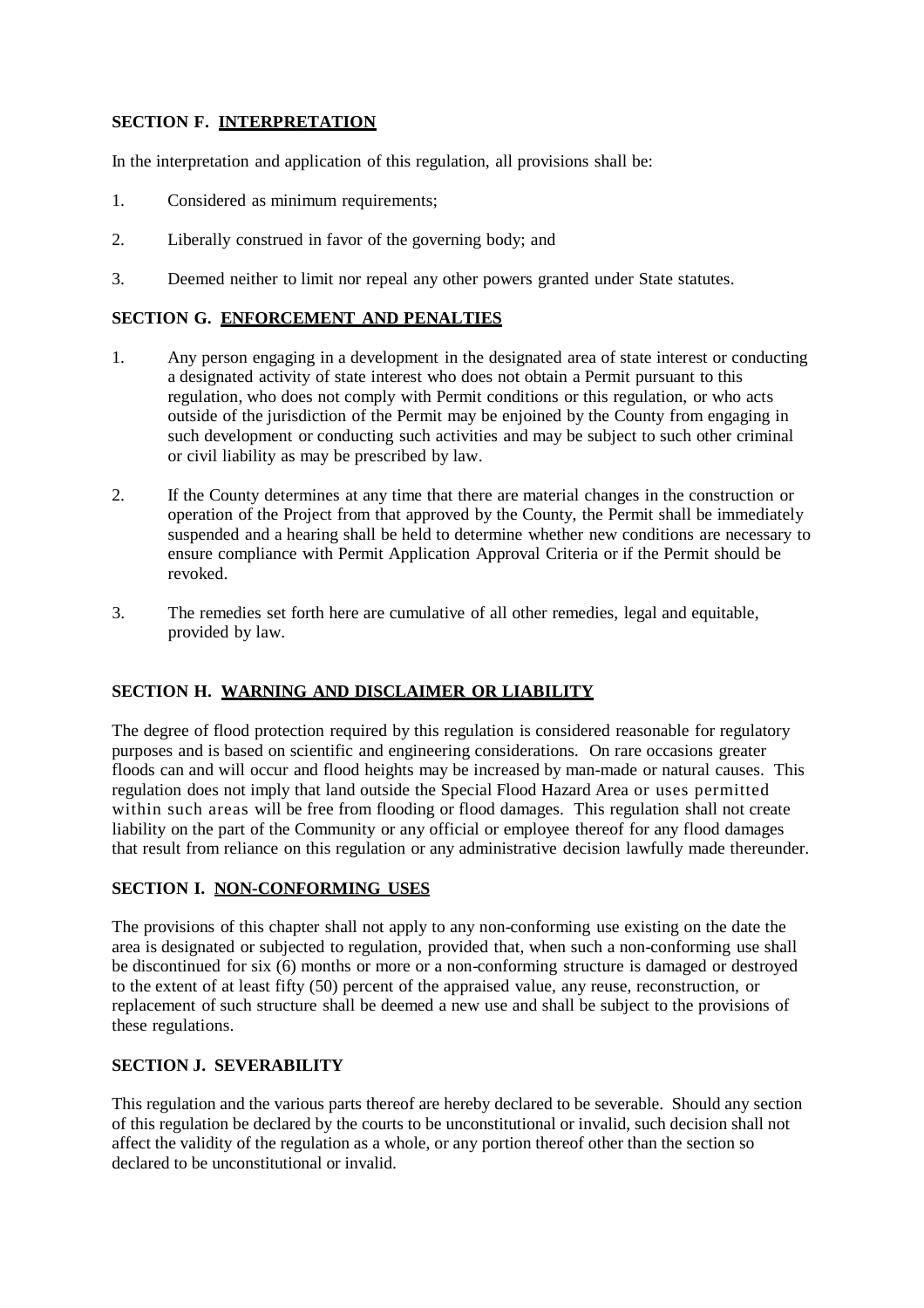### **ARTICLE IV ADMINISTRATION**

#### **SECTION A. DESIGNATION OF THE FLOODPLAIN ADMINISTRATOR**

The Clear Creek County Engineer or their designee is hereby appointed as Floodplain Administrator to administer, implement and enforce the provisions of this regulation and other appropriate sections of 44 CFR (National Flood Insurance Program Regulations) pertaining to floodplain management, by granting, granting with conditions, or denying development permit applications in accordance with its provisions, except as provided by Article 4, Section D. of these regulations.

### **SECTION B. DUTIES & RESPONSIBILITIES OF FLOODPLAIN ADMINISTRATOR**

Duties and responsibilities of the Floodplain Administrator shall include, but not be limited to, the following:

- 1. Maintain and hold open for public inspection all records pertaining to the provisions of this regulation, including the actual elevation (in relation to mean sea level) of the lowest floor (including basement) of all new or substantially improved structures and any floodproofing certificate required by Article 4, Section C.
- 2. Review, approve, or deny all applications for Floodplain Development Permits required by adoption of this regulation.
- 3. Review Floodplain Development Permit applications to determine whether a proposed building site, including the placement of manufactured homes, will be reasonably safe from flooding.
- 4. Review permits for proposed development to assure that all necessary permits have been obtained from those Federal, State, or local governmental agencies (including Section 404 of the Federal Water Pollution Control Act Amendments of 1972, 33 U.S.C. 1334 and/or watershed organizations and municipal watershed protection plans, from which prior approval is required.
- 5. Inspect all development at appropriate times during the period of construction to ensure compliance with all provisions of this regulation, including proper elevation of the structure.
- 6. Where interpretation is needed as to the exact location of the boundaries of the Special Flood Hazard Area (for example, where there appears to be a conflict between a mapped boundary and actual field conditions) the Floodplain Administrator shall make the necessary interpretation.
- 7. When Base Flood Elevation data has not been provided in accordance with Article 3, Section B, the Floodplain Administrator shall obtain, review and reasonably utilize any Base Flood Elevation data and Floodway data available from a Federal, State, or other source, in order to administer the provisions of Article 5.
- 8. For waterways with Base Flood Elevations for which a regulatory Floodway has not been designated, no new construction, substantial improvements, or other development (including fill) shall be permitted within Zones A1-30 and AE on the community's FIRM, unless it is demonstrated that the cumulative effect of the proposed development, when combined with all other existing and anticipated development, will not increase the water surface elevation of the base flood more than one-half foot at any point within the community.
- 9. Under the provisions of 44 CFR Chapter 1, Section 65.12, of the National Flood Insurance Program regulations, a community may approve certain development in Zones A1-30, AE,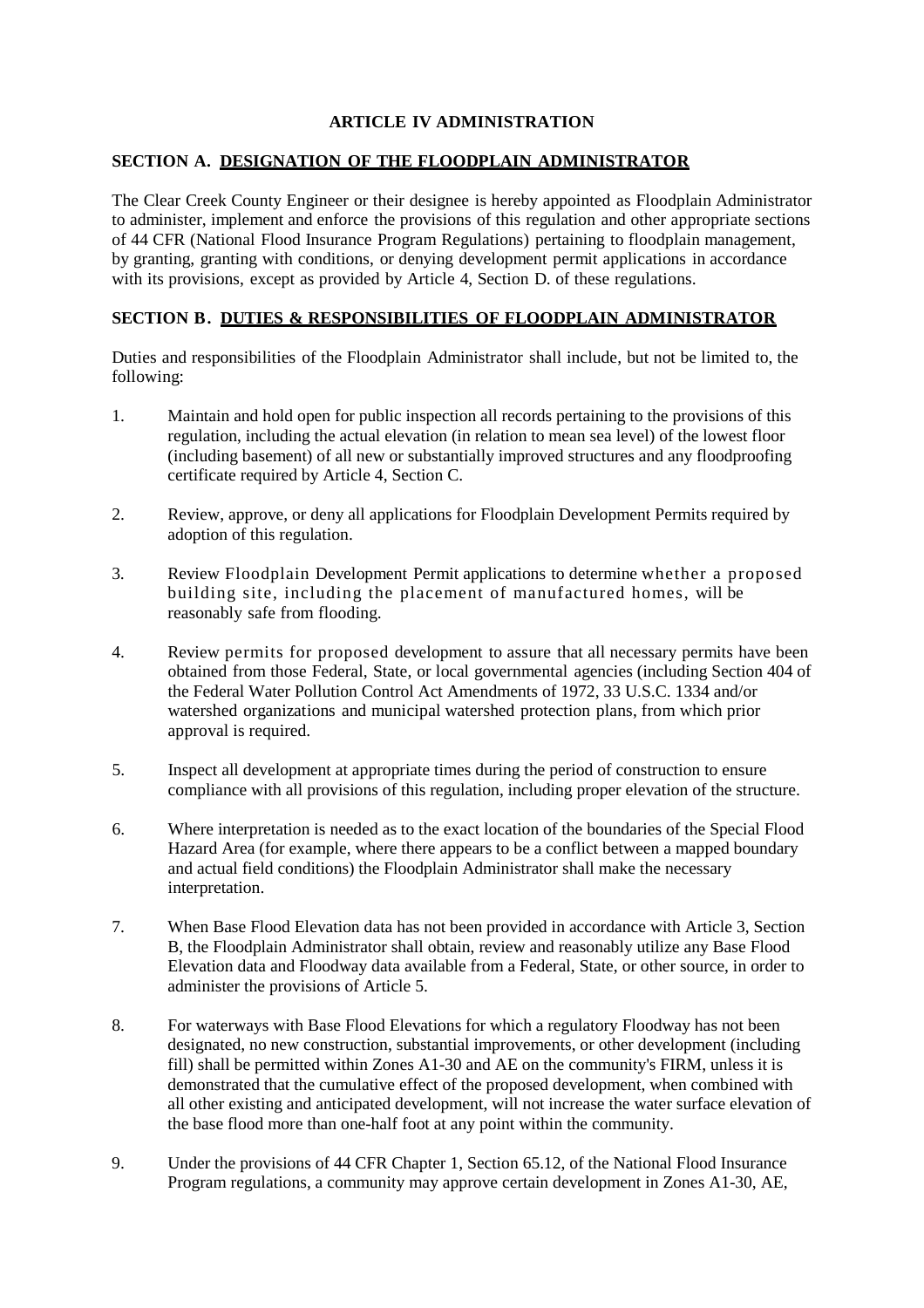AH, on the community's FIRM which increases the water surface elevation of the base flood by more than one-half foot, provided that the community first applies for a conditional FIRM revision through FEMA (Conditional Letter of Map Revision), fulfills the requirements for such revisions as established under the provisions of Section 65.12 and receives FEMA approval.

- 10. Notify, in riverine situations, adjacent communities and the State Coordinating Agency, which is the Colorado Water Conservation Board, prior to any alteration or relocation of a watercourse, and submit evidence of such notification to FEMA.
- 11. Ensure that the flood carrying capacity within the altered or relocated portion of any watercourse is maintained.

## **SECTION C. DEVELOPMENT PERMIT PROCEDURES**

A Floodplain Development Permit shall be obtained before construction or development begins within any Special Flood Hazard Area established in Article 3, Section B. Application for a Floodplain Development Permit shall be made on forms furnished by the Floodplain Administrator and may include, but not be limited to: Plans in duplicate drawn to scale showing the nature, location, dimensions, and elevations of the areas in question, existing or proposed structures (including the placement of manufactured homes), fill, storage of materials, drainage facilities, and the location of the foregoing in relation to the Special Flood Hazard Area. Additionally, the following information is required:

- 1. Elevation, (in relation to mean sea level and based on a known point of reference) of the lowest floor (including basement) of all new and substantially improved structures;
- 2. Elevation, in relation to mean sea level, to which any nonresidential structure has been floodproofed;
- 3. A certificate from a registered Colorado Professional Engineer or architect that the nonresidential floodproofed structure shall meet the floodproofing criteria in Article 5, Section B(2);
- 4. Description of the extent to which any watercourse or natural drainage will be altered or relocated as a result of proposed development; and
- 5. Maintain a record of all such information in accordance with Article 4, Section B.

Approval or denial of a Floodplain Development Permit by the Floodplain Administrator shall be based on all of the provisions of this regulation and the following relevant factors:

- 1. The danger to life and property due to flooding or erosion damage;
- 2. The susceptibility of the proposed facility and its contents to flood damage and the effect of such damage on the individual owner;
- 3. The danger that materials may be swept onto other lands to the injury of others;
- 4. The compatibility of the proposed use with existing and anticipated development;
- 5. The safety of access to the property in times of flood for ordinary and emergency vehicles;
- 6. The costs of providing governmental services during and after flood conditions including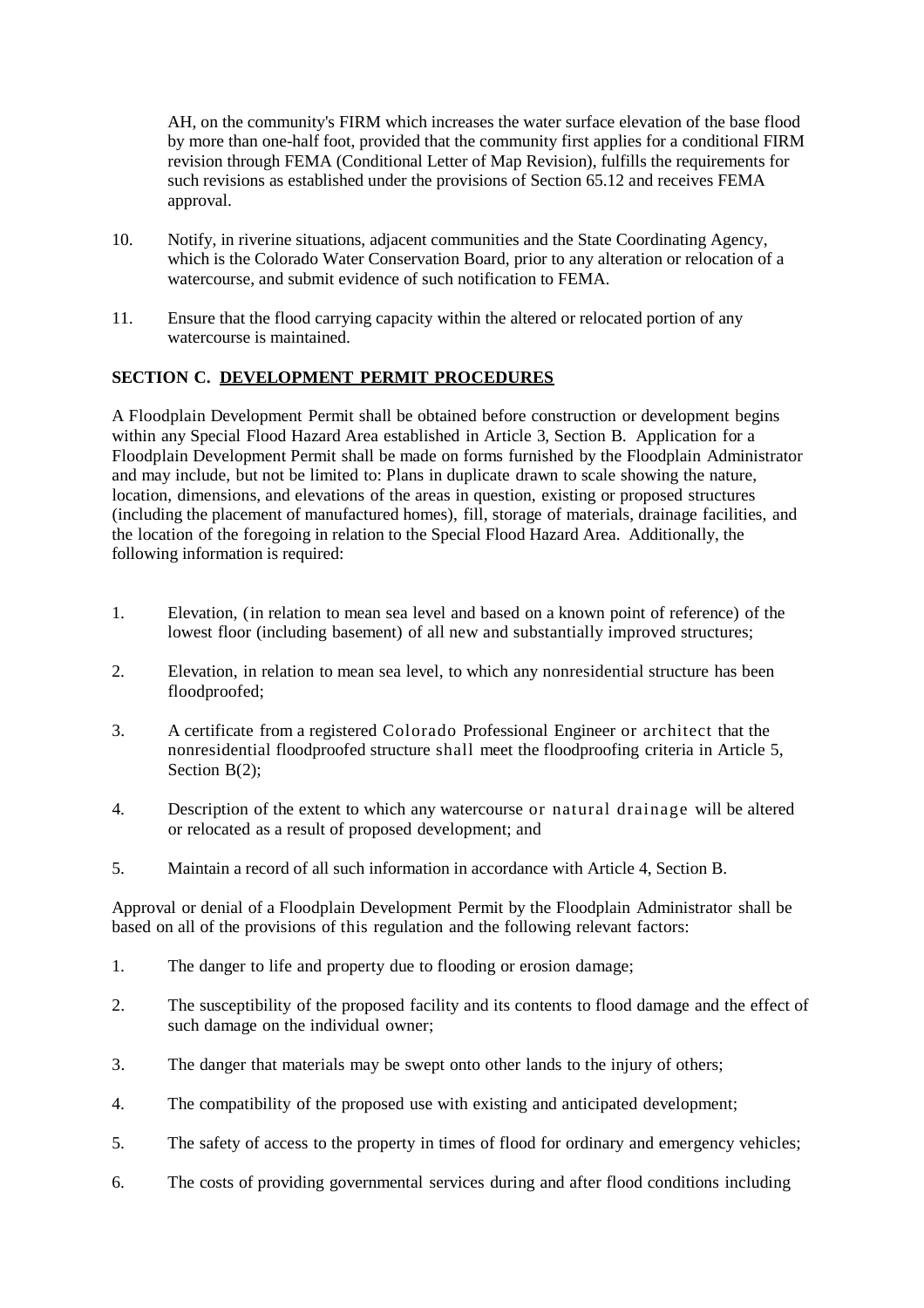maintenance and repair of streets and bridges, and public utilities and facilities such as sewer, gas, electrical and water systems;

- 7. The expected heights, velocity, duration, rate of rise and sediment transport of the flood waters and the effects of wave action, if applicable, expected at the site;
- 8. The necessity to the facility of a waterfront location, where applicable;
- 9. The availability of alternative locations, not subject to flooding or erosion damage, for the proposed use;
- 10. The relationship of the proposed use to the comprehensive plan for that area.

## **SECTION D. VARIANCE PROCEDURES**

The issuance of a variance is for floodplain management purposes only. Insurance premium rates are determined by statute according to actuarial risk and will not be modified by the granting of a variance. The County, after examining the applicants' hardships, shall approve or disapprove a request. While the granting of a variance is generally limited to a lot size less than one-half acre, deviations from that limitation may occur.

- 1. The Board of County Commissioners is hereby appointed to review, grant, grant with conditions, or deny all variance requests in accordance with the provisions of this regulation.
- 2. The Board of County Commissioners shall hear and render judgement on an appeal only when it is alleged there is an error in any requirement, decision, or determination made by the Floodplain Administrator in the enforcement or administration of this regulation.
- 3. Any person or persons aggrieved by the decision of the Board of County Commissioners, may appeal such decision to the District Court of Clear Creek County, as provided in Rule 106(a)(4) of the Colorado Rules of Civil Procedure.
- 4. In passing upon such applications, the Board of County Commissioners shall consider all technical evaluations, all relevant factors, standards specified in other Sections of this regulation, and:
	- (a) The danger that materials may be swept onto other lands to the injury of others;<br>(b) The danger to life and property due to flooding or erosion damage:
	- The danger to life and property due to flooding or erosion damage;
	- (c) The susceptibility of the proposed facility and its contents to flood damage and the effect of such damage on the individual owners;
	- (d) The importance of the services provided by the proposed facility to the community;
	- (e) The necessity to the facility of a waterfront location, where applicable;
	- (f) The availability of alternative locations for the proposed use which are not subject to flooding or erosion damage;
	- (g) The compatibility of the proposed use with the existing and anticipated development;
	- (h) The relationship of the proposed use to the comprehensive plan and floodplain management program for that area;
	- (i) The safety of access to the property in times of flood for ordinary and emergency vehicles;
	- (j) The expected heights, velocity, duration, rate of rise and sediment transport of the flood waters and effects of wave action, if applicable, expected at the site; and
	- (k) The costs of providing governmental services during and after flood conditions, including maintenance and repair of public utilities and facilities such as sewer, gas, electrical, and water systems, streets and bridges.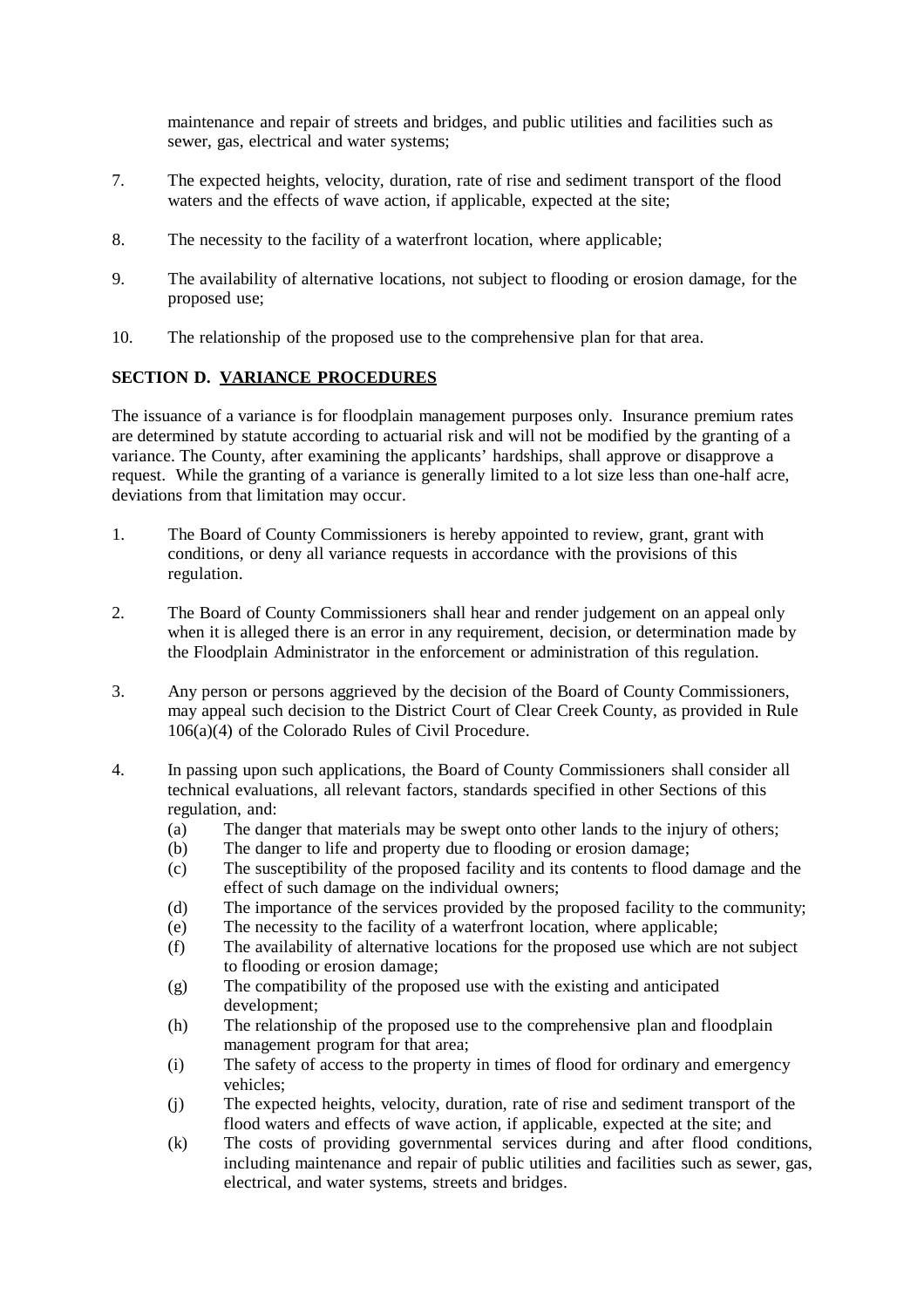- 5. The Floodplain Administrator shall maintain a record of all actions involving an appeal and shall report variances to the Federal Emergency Management Agency upon request.
- 6. Variances may be issued for the reconstruction, rehabilitation or restoration of structures listed on the National Register of Historic Places or the State Inventory of Historic Places, without regard to the procedures set forth in the remainder of this regulation.
- 7. Variances may be issued for new construction and substantial improvements to be erected on a lot of one-half acre or less in size contiguous to and surrounded by lots with existing structures constructed below the base flood level, providing the relevant factors in Article 4, Section C have been fully considered. As the lot size increases beyond the one-half acre, the technical justification required for issuing the variance increases.
- 8. Upon consideration of the factors of this Section and the purposes of these regulations, the Board of County Commissioners may attach such conditions to the granting of variances as it deems necessary to further the purposes and objectives of this regulation (Article 1, Section C.).
- 9. Variances shall not be issued within any designated regulatory floodway if any increase in flood levels will occur during the base flood discharge.
- 10. Variances may be issued for the repair or rehabilitation of historic structures upon a determination that the proposed repair or rehabilitation will not preclude the structure's continued designation as a historic structure and the variance is the minimum necessary to preserve the historic character and design of the structure.
- 11. Prerequisites for granting variances:
	- (a) Variances shall only be issued upon a determination that the variance is the minimum necessary, considering the flood hazard, to afford relief.
	- (b) Variances shall only be issued upon:
		- (1) Showing a good and sufficient cause;
		- (2) A determination that failure to grant the variance would result in exceptional hardship to the applicant; and
		- (3) A determination that the granting of a variance will not result in increased flood heights, additional threats to public safety, extraordinary public expense, create nuisances, cause fraud on or victimization of the public, or conflict with existing local laws or regulations.
	- (c) Any applicant to whom a variance is granted shall be given written notice that the structure will be permitted to be built with the lowest floor elevation below the Base Flood Elevation, and that the cost of flood insurance will be commensurate with the increased risk resulting from the reduced lowest floor elevation.
- 12. Variances may be issued by a community for new construction and substantial improvements and for other development necessary for the conduct of a Functionally Dependent Use provided that:
	- (a) The criteria outlined in Article 4, Sections D(1) through D(9) are met; and
	- (b) The structure or other development is protected by methods that minimize flood damages during the base flood and create no additional threats to public safety.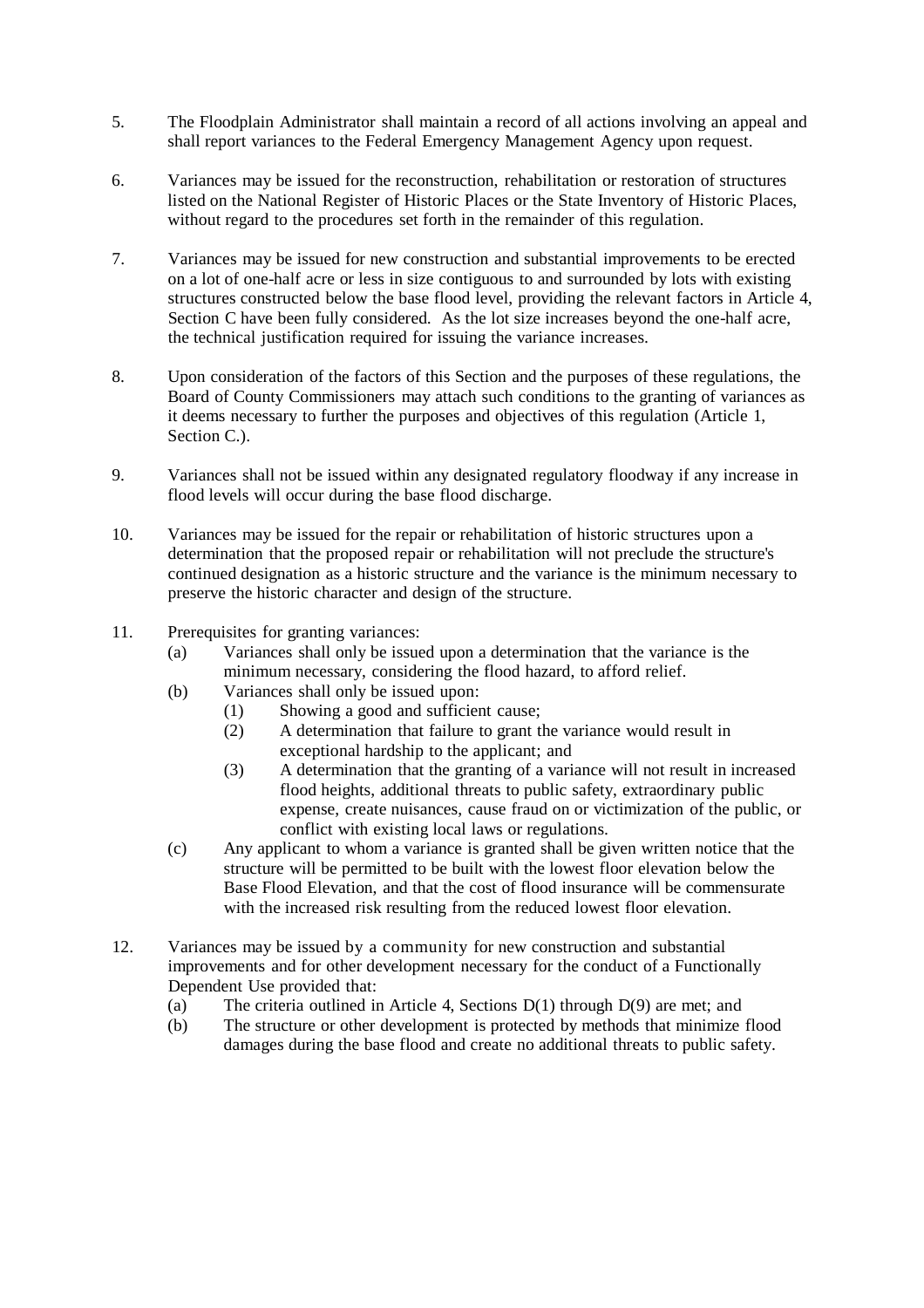## **ARTICLE V**

### **PROVISIONS FOR FLOOD HAZARD REDUCTION**

### **SECTION A. GENERAL STANDARDS**

In all Special Flood Hazard Areas, the following provisions are required for all new construction and substantial improvements:

- 1. All new construction or substantial improvements shall be designed (or modified) and adequately anchored to prevent flotation, collapse or lateral movement of the structure resulting from hydrodynamic and hydrostatic loads, including the effects of buoyancy;
- 2. All new construction or substantial improvements shall be constructed by methods and practices that minimize flood damage;
- 3. All new construction or substantial improvements shall be constructed with materials and utility equipment resistant to flood damage;
- 4. All new construction or substantial improvements shall be constructed with electrical, heating, ventilation, plumbing, and air conditioning equipment and other service facilities that are designed and/or located so as to prevent water from entering or accumulating within the components during conditions of flooding.
- 5. All manufactured homes shall be installed using methods and practices which minimize flood damage. For the purposes of this requirement, manufactured homes must be elevated and anchored to resist flotation, collapse, or lateral movement. Methods of anchoring may include, but are not limited to, use of over-the-top or frame ties to ground anchors. This requirement is in addition to applicable State and local anchoring requirements for resisting wind forces.
- 6. All new and replacement water supply systems shall be designed to minimize or eliminate infiltration of flood waters into the system;
- 7. New and replacement sanitary sewage systems shall be designed to minimize or eliminate infiltration of flood waters into the system and discharge from the systems into flood waters;
- 8. On-site disposal systems shall be located to avoid impairment to them or contamination from them during flooding.

#### **SECTION B. SPECIFIC STANDARDS**

In all special flood hazards areas where base flood elevation data is available or has been provided as set forth in (i) Article 3, Section B, (ii) Article 4, Section B(7), or (iii) Article 5, Section C, the following standards are required:

1. **Residential Construction -** New construction and Substantial Improvement of any residential structure shall have the lowest floor (including basement), electrical, heating, ventilation, plumbing, and air conditioning equipment and other service facilities (including ductwork), elevated to one foot above the Base Flood Elevation. Upon completion of the structure, the elevation of the lowest floor, including basement, shall be certified by a registered Colorado Professional Engineer, architect, or land surveyor. Such certification shall be submitted to the Floodplain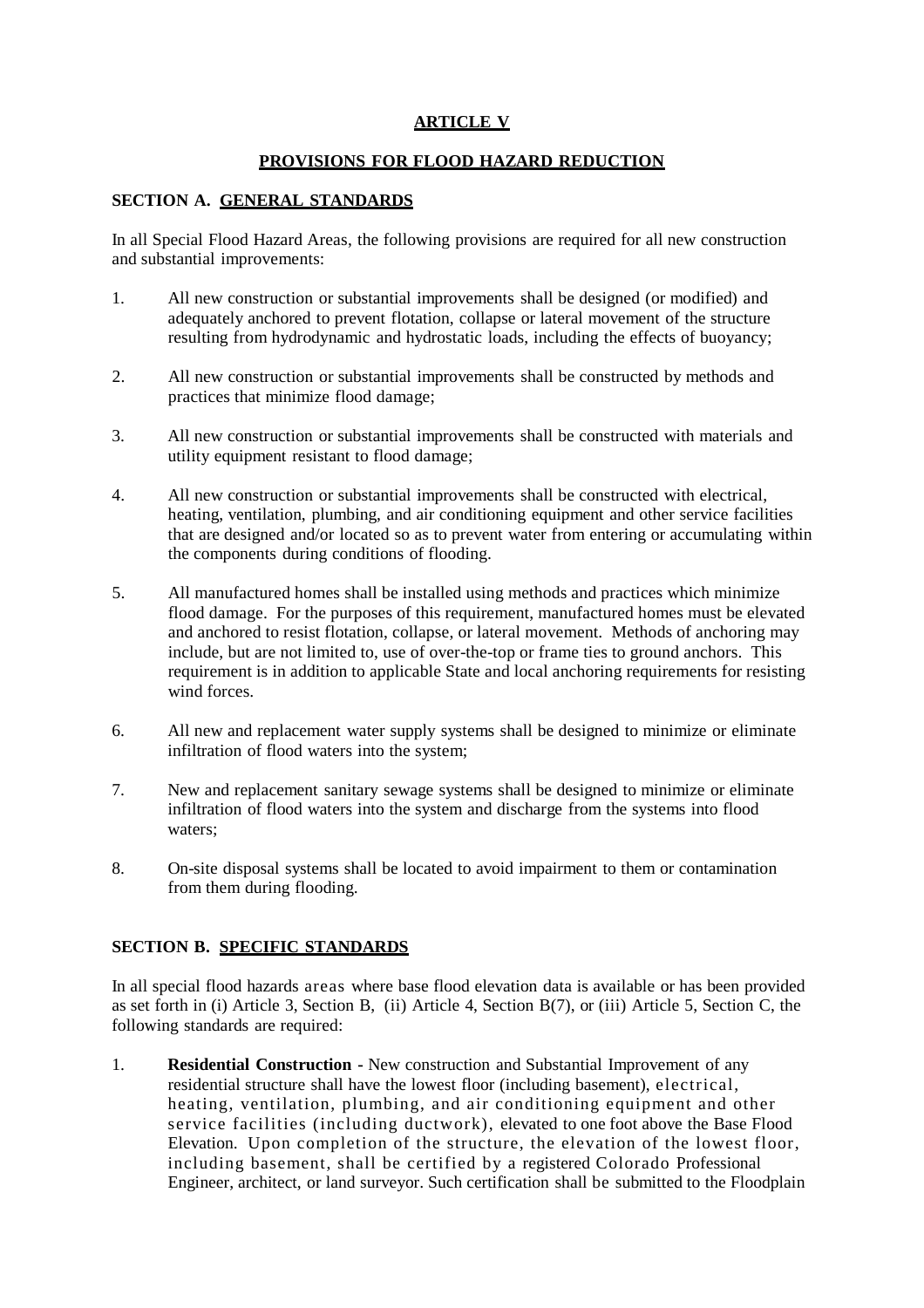#### Administrator

2. **Nonresidential Construction -** With the exception of Critical Facilities outlined in Article 5, Section H, new construction and Substantial Improvements of any commercial, industrial or other nonresidential structure shall either have the lowest floor (including basement), electrical, heating, ventilation, plumbing, and air conditioning equipment and other service facilities (including ductwork), elevated to one foot above the Base Flood Elevation or, together with attendant utility and sanitary facilities, be designed so that below one foot above the Base Flood Elevation the structure is watertight with walls substantially impermeable to the passage of water and with structural components having the capability of resisting hydrostatic and hydrodynamic loads and effects of buoyancy.

A registered Colorado Professional Engineer shall develop and/or review structural design, specifications, and plans for the construction, and shall certify that the design and methods of construction are in accordance with accepted standards of practice as outlined in this subsection. A record of such certification which includes the specific elevation (in relation to mean sea level) to which such structures are floodproofed shall be maintained by the Floodplain Administrator, as proposed in Article 4, Section C.

- 3. **Below-Grade Residential Crawlspace Construction** New construction and Substantial Improvement of any below-grade crawlspace shall:
	- (a) Have an interior grade elevation that is no lower than two feet below the lowest adjacent grade;
	- (b) Have the height of the below-grade crawlspace measured from the interior grade of the crawl space to the top of the foundation wall, not exceed four feet at any point;
	- (c) Have an adequate drainage system that allows floodwaters to drain from the interior area of the crawlspace following a flood;
	- (d) Be anchored to prevent flotation, collapse, or lateral movement of the structure and be capable of resisting the hydrostatic and hydrodynamic loads;
	- (e) Be constructed with materials and utility equipment resistant to flood damage;
	- (f) Be constructed using methods and practices that minimize flood damage;
	- (g) Be constructed with electrical, heating, ventilation, plumbing, and air conditioning equipment and other service facilities that are designed and/or located so as to prevent water from entering or accumulating within the components during conditions of flooding;
	- (h) Be designed to automatically equalize hydrostatic flood forces on exterior walls by allowing for the entry and exit of floodwaters. Designs for meeting this requirement must either be certified by a registered Colorado professional engineer or must meet or exceed the following minimum criteria:
		- (1) A minimum of two openings having a total net area of not less than one square inch for every square foot of enclosed area subject to flooding shall be provided;
		- (2) The bottom of all openings shall be no higher than one foot above grade;
		- (3) Openings may be equipped with screens, louvers, or other coverings or services provided that they permit the automatic entry and exit of floodwaters.
- 4. **Enclosures -** New construction and Substantial Improvements, with fully enclosed areas below the lowest floor that are usable solely for parking of vehicles, building access or storage in an area other than a basement and which are subject to flooding shall be designed to automatically equalize hydrostatic flood forces on exterior walls by allowing for the entry and exit of floodwaters.

Designs for meeting this requirement must either be certified by a registered Colorado Professional Engineer or architect or meet or exceed the following minimum criteria: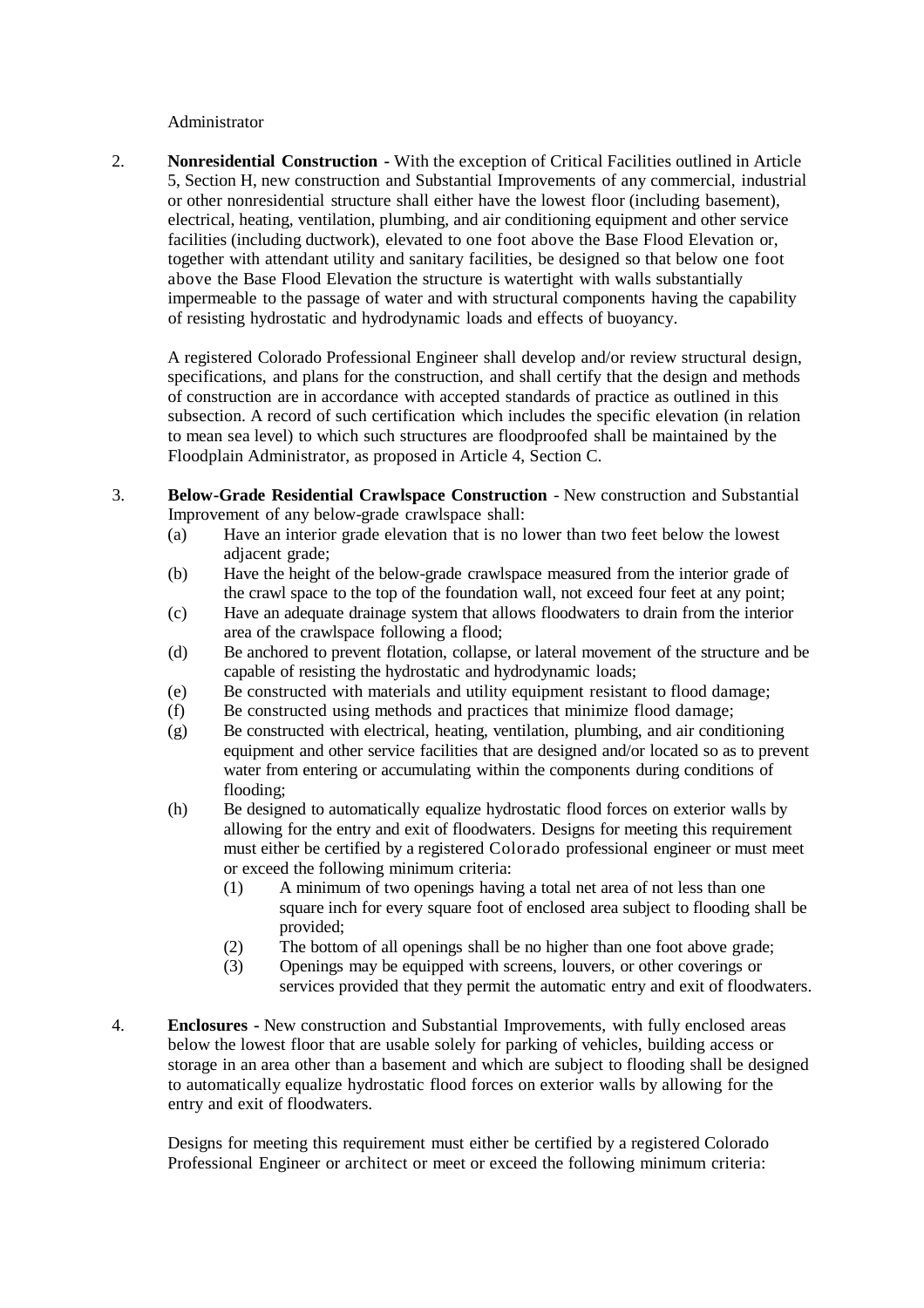- (a) A minimum of two openings having a total net area of not less than one square inch for every square foot of enclosed area subject to flooding shall be provided.
- 
- (b) The bottom of all openings shall be no higher than one foot above grade.<br>
(c) Openings may be equipped with screens, louvers, valves, or other covering (c) Openings may be equipped with screens, louvers, valves, or other coverings or devices provided that they permit the automatic entry and exit of floodwaters.
- 5. **Manufactured Homes** All manufactured homes that are placed or substantially improved within Zones A1-30, AH, and AE on a community's FIRM on sites (i) outside of a manufactured home park or subdivision, (ii) in a new manufactured home park or subdivision, (iii) in an expansion to an existing manufactured home park or subdivision, or (iv) in an existing manufactured home park or subdivision on which manufactured home has incurred "substantial damage" as a result of a flood, be elevated on a permanent foundation such that the lowest floor of the manufactured home, electrical, heating, ventilation, plumbing, and air conditioning equipment and other service facilities (including ductwork), are elevated to one foot above the Base Flood Elevation and be securely anchored to an adequately anchored foundation system to resist flotation, collapse, and lateral movement.

All manufactured homes placed or substantially improved on sites in an manufactured home park or subdivision within Zones A1-30, AH, and AE on the community's FIRM that are not subject to the provisions of the above paragraph of this section, shall be elevated so that either:

- (a) The lowest floor of the manufactured home, electrical, heating, ventilation, plumbing, and air conditioning equipment and other service facilities (including ductwork), are one foot above the Base Flood Elevation; or
- (b) The manufactured home chassis is supported by reinforced piers or other foundation elements of at least equivalent strength that are no less than 36 inches in height above grade and be securely anchored to an adequately anchored foundation system to resist flotation, collapse, and lateral movement.
- 6. **Recreational Vehicles -** All recreational vehicles placed on sites within Zones A1-30, AH, and AE on the community's FIRM either:
	- (a) Be on the site for fewer than 180 consecutive days;
	- (b) Be fully licensed and ready for highway use; or
	- (c) Meet the permit requirements of Article 4, Section C, and the elevation and anchoring requirements for "manufactured homes" in paragraph (5) of this section.

A recreational vehicle is ready for highway use if it is on its wheels or jacking system, is attached to the site only by quick disconnect type utilities and security devices, and has no permanently attached additions.

## **SECTION C. STANDARDS FOR SUBDIVISION PROPOSALS**

- 1. These regulations apply to all subdivision proposals or subdivision development. All subdivision proposals or subdivision development shall meet the standards set forth in Article 14 (Design Criteria) of Clear Creek County's Subdivision Regulations.
- 2. All subdivision proposals including the placement of manufactured home parks and subdivisions shall be reasonably safe from flooding. If a subdivision or other development proposal is in a flood-prone area, the proposal shall minimize flood damage.
- 3. All proposals for the development of subdivisions including the placement of manufactured home parks and subdivisions shall meet Floodplain Development Permit requirements of Article 3, Section C; Article 4, Section C; and the provisions of Article 5 of this regulation.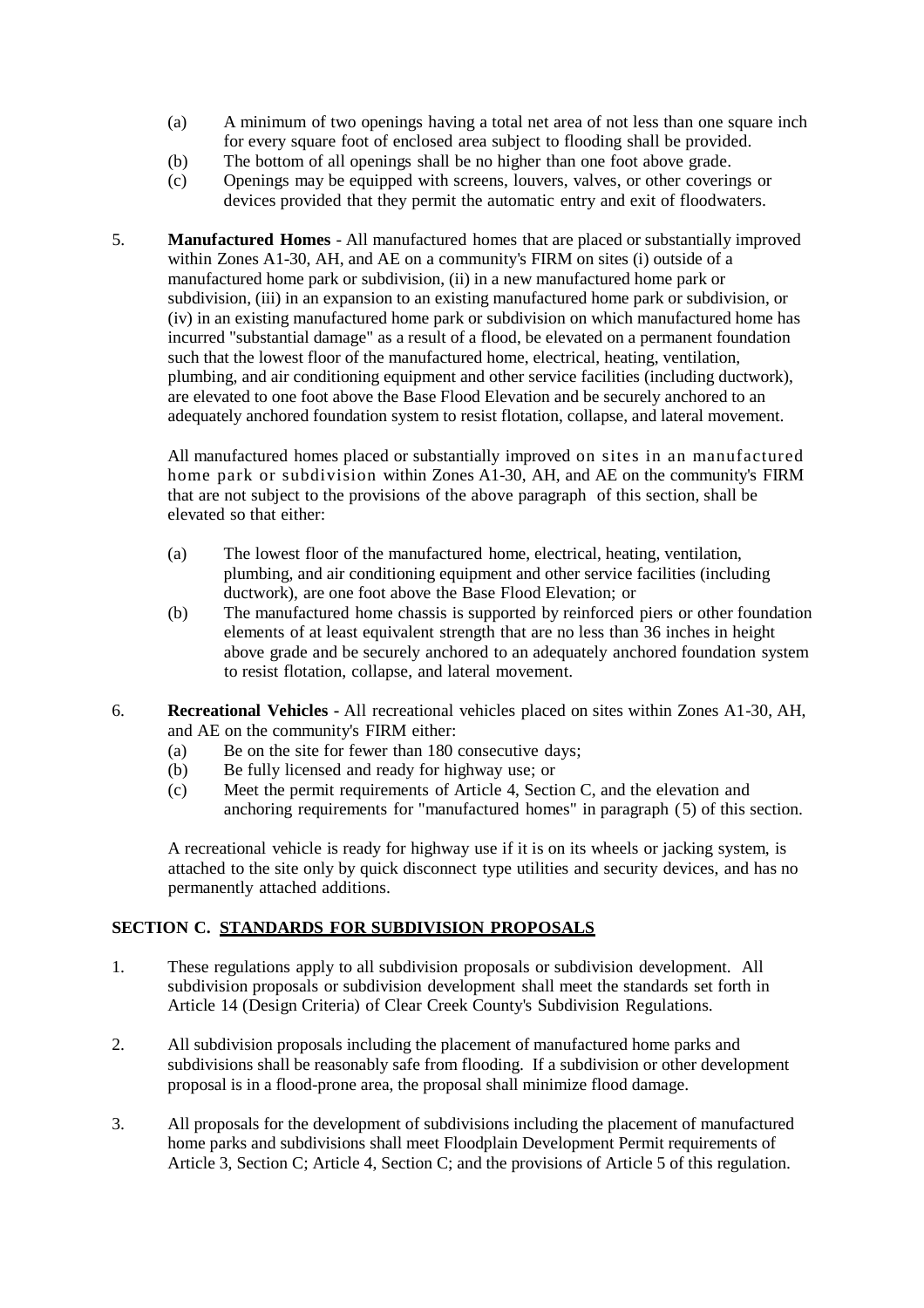- 4. Base Flood Elevation data shall be generated for subdivision proposals and other proposed development including the placement of manufactured home parks and subdivisions which is greater than 50 lots or 5 acres, whichever is lesser, if not otherwise provided pursuant to Article 3, Section B or Article 4, Section B of this regulation.
- 5. All subdivision proposals including the placement of manufactured home parks and subdivisions shall have adequate drainage provided to reduce exposure to flood hazards.
- 6. All subdivision proposals including the placement of manufactured home parks and subdivisions shall have public utilities and facilities such as sewer, gas, electrical and water systems located and constructed to minimize or eliminate flood damage.

## **SECTION D. STANDARDS FOR AREAS OF SHALLOW FLOODING (AO/AH ZONES)**

Located within the areas of Special Flood Hazard Area established in Article 3, Section B, are areas designated as shallow flooding. These areas have special flood hazards associated with base flood depths of 1 to 3 feet where a clearly defined channel does not exist and where the path of flooding is unpredictable and where velocity flow may be evident. Such flooding is characterized by ponding or sheet flow; therefore, the following provisions apply:

- 1. **Residential Construction** All new construction and Substantial Improvements of residential structures must have the lowest floor (including basement), electrical, heating, ventilation, plumbing, and air conditioning equipment and other service facilities (including ductwork), elevated above the highest adjacent grade at least one foot above the depth number specified in feet on the community's FIRM (at least three feet if no depth number is specified). Upon completion of the structure, the elevation of the lowest floor, including basement, shall be certified by a registered Colorado Professional Engineer, architect, or land surveyor. Such certification shall be submitted to the Floodplain Administrator.
- 2. **Nonresidential Construction** With the exception of Critical Facilities, outlined in Article 5, Section H, all new construction and Substantial Improvements of non-residential structures, must have the lowest floor (including basement), electrical, heating, ventilation, plumbing, and air conditioning equipment and other service facilities (including ductwork), elevated above the highest adjacent grade at least one foot above the depth number specified in feet on the community's FIRM (at least three feet if no depth number is specified); or together with attendant utility and sanitary facilities, be designed so that the structure is watertight to at least one foot above the base flood level with walls substantially impermeable to the passage of water and with structural components having the capability of resisting hydrostatic and hydrodynamic loads of effects of buoyancy. A registered Colorado Professional Engineer or architect shall submit a certification to the Floodplain Administrator that the standards of this Section, as proposed in Article 4, Section C, are satisfied.

Within Zones AH or AO, adequate drainage paths around structures on slopesare required to guide flood waters around and away from proposed structures.

## **SECTION E. FLOODWAYS**

Floodways are administrative limits and tools used to regulate existing and future floodplain development. The State of Colorado has adopted Floodway standards that are more stringent than the FEMA minimum standard (see definition of Floodway in Article 2). Located within the Special Flood Hazard Areas established in Article 3, Section B., are areas designated as Floodways. Since the Floodway is an extremely hazardous area due to the velocity of flood waters which carry debris, potential projectiles and erosion potential, the following provisions shall apply: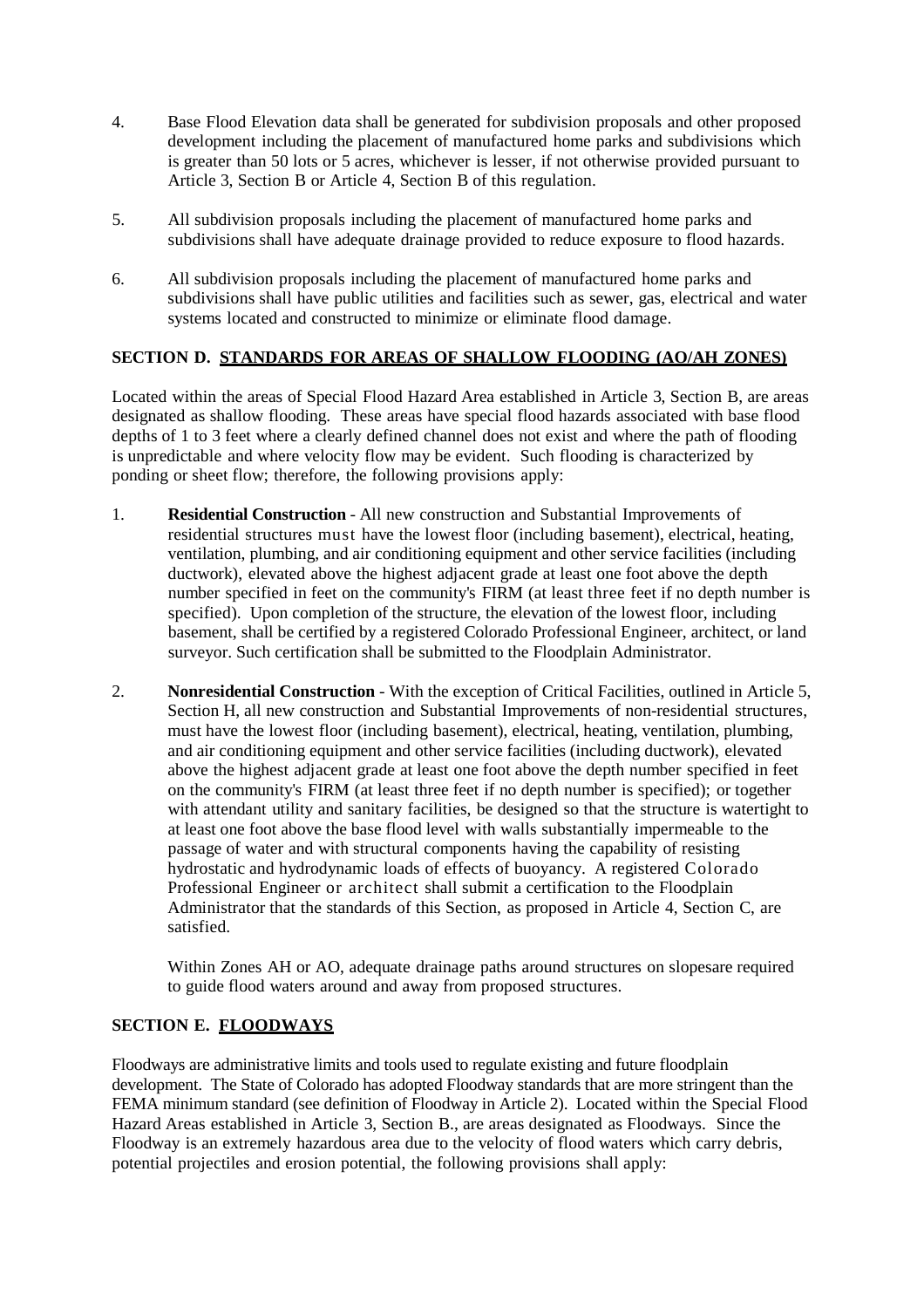- 1. Encroachments are prohibited, including fill, new construction, substantial improvements and other development within the adopted regulatory floodway *unless* it has been demonstrated through hydrologic and hydraulic analyses performed by a licensed Colorado Professional Engineer and in accordance with standard engineering practice that the proposed encroachment would not result in any increase (requires a No-Rise Certification) in flood levels within the community during the occurrence of the base flood discharge.
- 2. If Article 5, Section E(1) above is satisfied, all new construction and substantial improvements shall comply with all applicable flood hazard reduction provisions of Article 5.
- 3. Under the provisions of 44 CFR Chapter 1, Section 65.12, of the National Flood Insurance Regulations, a community may permit encroachments within the adopted regulatory floodway that would result in an increase in Base Flood Elevations, provided that the community **first** applies for a CLOMR and floodway revision through FEMA.

# **SECTION F. ALTERATION OF A WATERCOURSE**

For all proposed developments that alter a watercourse within a Special Flood Hazard Area, the following standards apply:

- 1. Channelization and flow diversion projects shall appropriately consider issues of sediment transport, erosion, deposition, and channel migration and properly mitigate potential problems through the project as well as upstream and downstream of any improvement activity. A detailed analysis of sediment transport and overall channel stability should be considered, when appropriate, to assist in determining the most appropriate design.
- 2. Channelization and flow diversion projects shall evaluate the residual 100-year floodplain.
- 3. Any channelization or other stream alteration activity proposed by a project proponent must be evaluated for its impact on the regulatory floodplain and be in compliance with all applicable Federal, State and local floodplain rules, regulations and ordinances.
- 4. Any stream alteration activity shall be designed and sealed by a registered Colorado Professional Engineer or Certified Professional Hydrologist.
- 5. All activities within the regulatory floodplain shall meet all applicable Federal, State and Clear Creek County, Colorado floodplain requirements and regulations.
- 6. Within the Regulatory Floodway, stream alteration activities shall not be constructed unless the project proponent demonstrates through a Floodway analysis and report, sealed by a registered Colorado Professional Engineer, that there is not more than a 0.00-foot rise in the proposed conditions compared to existing conditions Floodway resulting from the project, otherwise known as a No-Rise Certification, unless the community first applies for a CLOMR and Floodway revision in accordance with Section E of this Article.
- 7. Maintenance shall be required for any altered or relocated portions of watercourses so that the flood-carrying capacity is not diminished.

# **SECTION G PROPERTIES REMOVED FROM THE FLOODPLAIN BY FILL**

A Floodplain Development Permit shall not be issued for the construction of a new structure or addition to an existing structure on a property removed from the floodplain by the issuance of a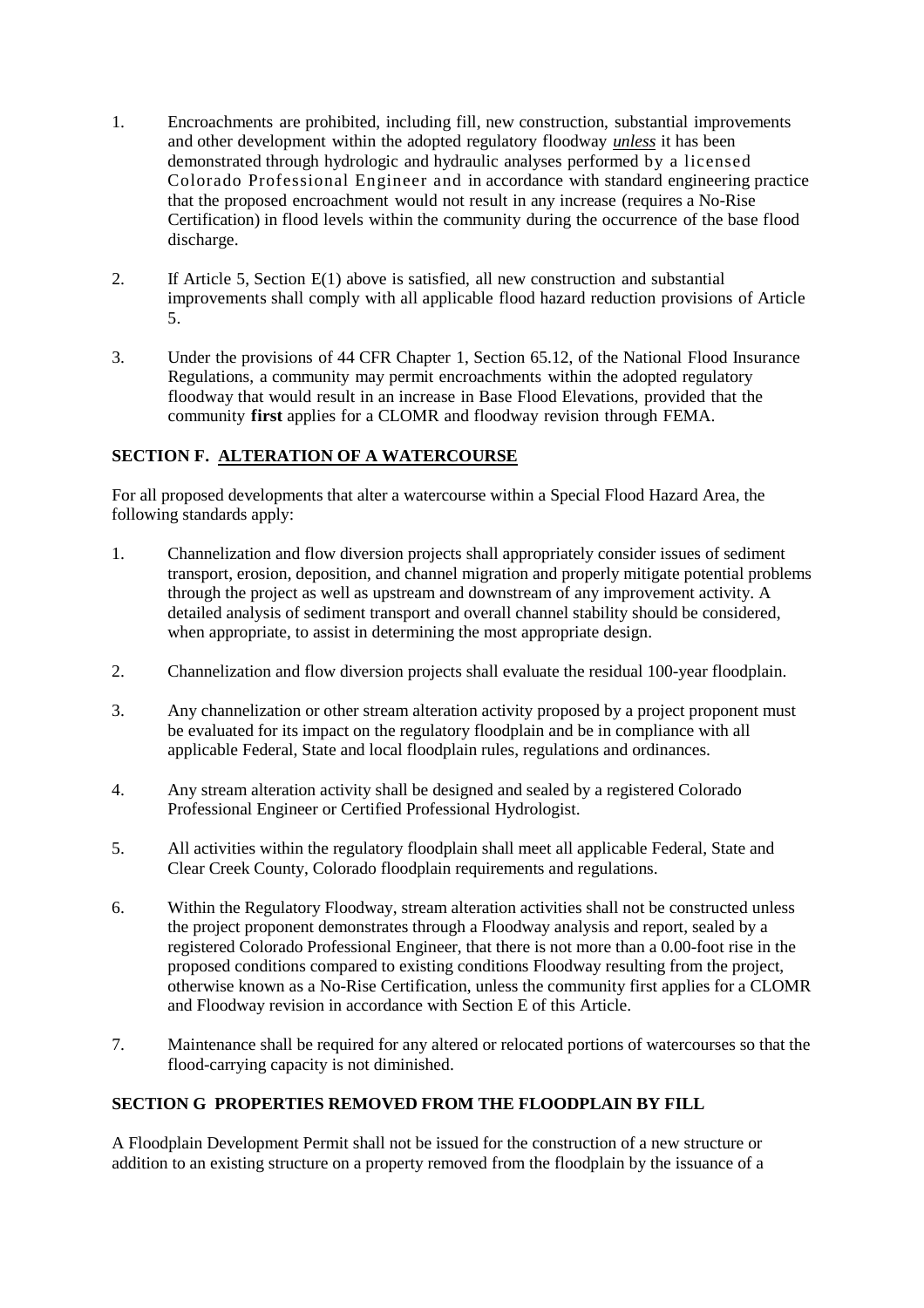FEMA Letter of Map Revision Based on Fill (LOMR-F), unless such new structure or addition complies with the following:

- 1. **Residential Construction** The lowest floor (including basement), electrical, heating, ventilation, plumbing, and air conditioning equipment and other service facilities (including ductwork), must be elevated to one foot above the Base Flood Elevation that existed prior to the placement of fill.
- 2. **Nonresidential Construction** The lowest floor (including basement), electrical, heating, ventilation, plumbing, and air conditioning equipment and other service facilities (including ductwork), must be elevated to one foot above the Base Flood Elevation that existed prior to the placement of fill, or together with attendant utility and sanitary facilities be designed so that the structure or addition is watertight to at least one foot above the base flood level that existed prior to the placement of fill with walls substantially impermeable to the passage of water with structural components having the capability of resisting hydrostatic and hydrodynamic loads or effects of buoyancy.

## **SECTION H. STANDARDS FOR CRITICAL FACILITIES**

A Critical Facility is a structure or related infrastructure, but not the land on which it is situated, as specified in Rule 6 of the Rules and Regulations for Regulatory Floodplains in Colorado, that if flooded may result in significant hazards to public health and safety or interrupt essential services and operations for the community at any time before, during and after a flood.

1. Classification of Critical Facilities

It is the responsibility of the Board of County Commissioners to identify and confirm that specific structures in their community meet the following criteria:

Critical Facilities are classified under the following categories: (a) Essential Services; (b) Hazardous Materials; (c) At-risk Populations; and (d) Vital to Restoring Normal Services.

- (a) Essential services facilities include public safety, emergency response, emergency medical, designated emergency shelters, communications, public utility plant facilities, and transportation lifelines. These facilities consist of:
	- (1) Public safety (police stations, fire and rescue stations, emergency vehicle and equipment storage, and, emergency operation centers);
	- (2) Emergency medical (hospitals, ambulance service centers, urgent care centers having emergency treatment functions, and non-ambulatory surgical structures but excluding clinics, doctors offices, and non-urgent care medical structures that do not provide these functions);
	- (3) Designated emergency shelters;
	- (4) Communications (main hubs for telephone, broadcasting equipment for cable systems, satellite dish systems, cellular systems, television, radio, and other emergency warning systems, but excluding towers, poles, lines, cables, and conduits);
	- (5) Public utility plant facilities for generation and distribution ( hubs, treatment plants, substations and pumping stations for water, power and gas, but not including towers, poles, power lines, buried pipelines, transmission lines, distribution lines, and service lines); and
	- (6) Air Transportation lifelines (airports (municipal and larger), helicopter pads and structures serving emergency functions, and associated infrastructure (aviation control towers, air traffic control centers, and emergency equipment aircraft hangars).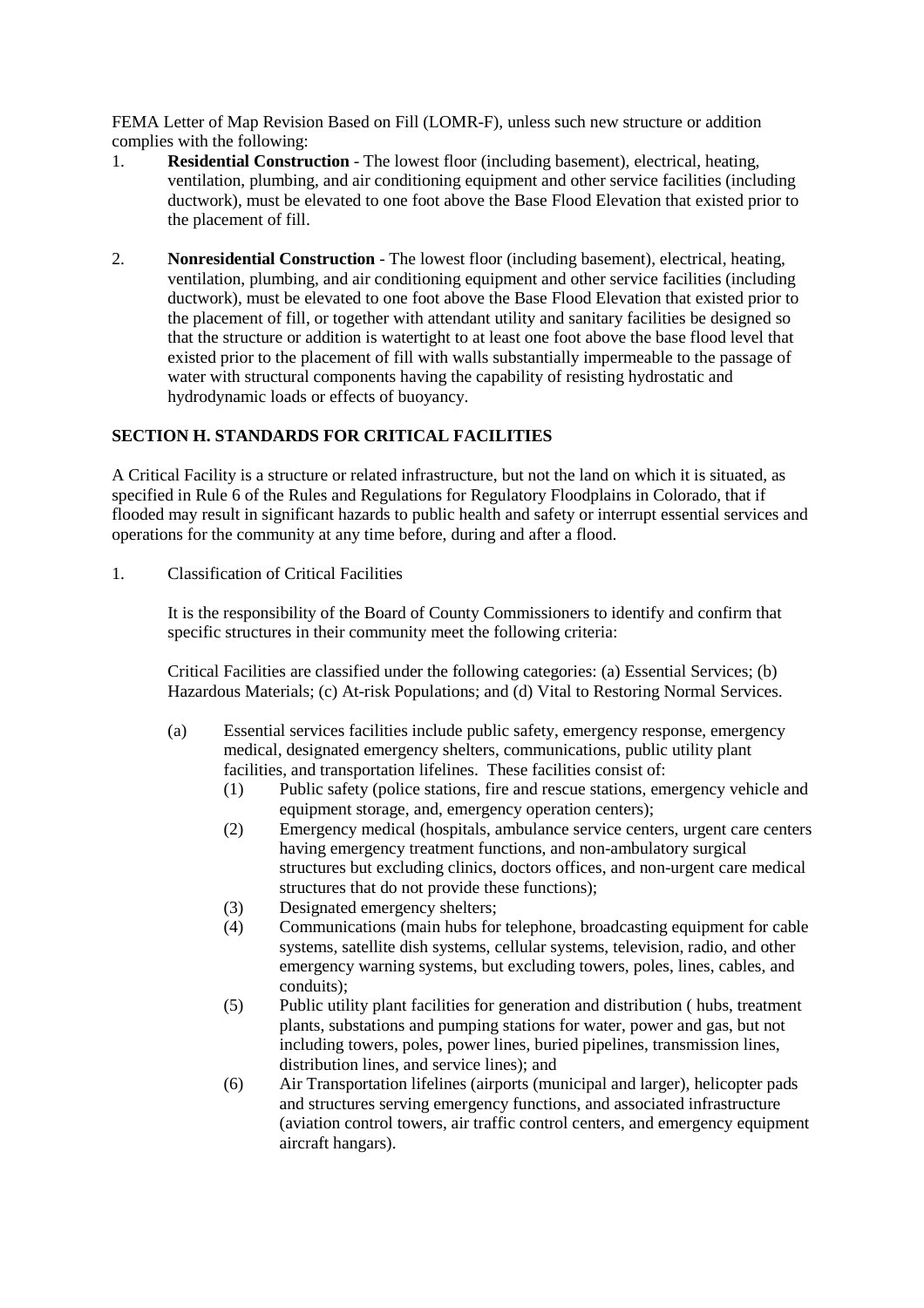Specific exemptions to this category include wastewater treatment plants (WWTP), non-potable water treatment and distribution systems, and hydroelectric power generating plants and related appurtenances.

Public utility plant facilities may be exempted if it can be demonstrated to the satisfaction of the Board of County Commissioners that the facility is an element of a redundant system for which service will not be interrupted during a flood. At a minimum, it shall be demonstrated that redundant facilities are available (either owned by the same utility or available through an intergovernmental agreement or other contract) and connected, the alternative facilities are either located outside of the 100-year floodplain or are compliant with the provisions of this Article, and an operations plan is in effect that states how redundant systems will provide service to the affected area in the event of a flood. Evidence of ongoing redundancy shall be provided to the Board of County Commissioners on an as-needed basis upon request.

- (b) Hazardous materials facilities include facilities that produce or store highly volatile, flammable, explosive, toxic and/or water-reactive materials. These facilities may include:
	- (1) Chemical and pharmaceutical plants (chemical plant, pharmaceutical manufacturing);
	- (2) Laboratories containing highly volatile, flammable, explosive, toxic and/or water-reactive materials;
	- (3) Refineries;<br>(4) Hazardous
	- Hazardous waste storage and disposal sites; and
	- (5) Above ground gasoline or propane storage or sales centers.

Facilities shall be determined to be Critical Facilities if they produce or store materials in excess of threshold limits. If the owner of a facility is required by the Occupational Safety and Health Administration (OSHA) to keep a Material Safety Data Sheet (MSDS) on file for any chemicals stored or used in the work place, AND the chemical(s) is stored in quantities equal to or greater than the Threshold Planning Quantity (TPQ) for that chemical, then that facility shall be considered to be a Critical Facility. The TPQ for these chemicals is: either 500 pounds or the TPQ listed (whichever is lower) for the 356 chemicals listed under 40 C.F.R. § 302 (2010), also known as Extremely Hazardous Substances (EHS); or 10,000 pounds for any other chemical. This threshold is consistent with the requirements for reportable chemicals established by the Colorado Department of Health and Environment. OSHA requirements for MSDS can be found in 29 C.F.R. § 1910 (2010). The Environmental Protection Agency (EPA) regulation "Designation, Reportable Quantities, and Notification," 40 C.F.R. § 302 (2010) and OSHA regulation "Occupational Safety and Health Standards," 29 C.F.R. § 1910 (2010) are incorporated herein by reference and include the regulations in existence at the time of the promulgation this regulation, but exclude later amendments to or editions of the regulations. Specific exemptions to this category include:

- (1) Finished consumer products within retail centers and households containing hazardous materials intended for household use, and agricultural products intended for agricultural use.
- (2) Buildings and other structures containing hazardous materials for which it can be demonstrated to the satisfaction of the local authority having jurisdiction by hazard assessment and certification by a qualified professional (as determined by the local jurisdiction having land use authority) that a release of the subject hazardous material does not pose a major threat to the public.
- (3) Pharmaceutical sales, use, storage, and distribution centers that do not manufacture pharmaceutical products.